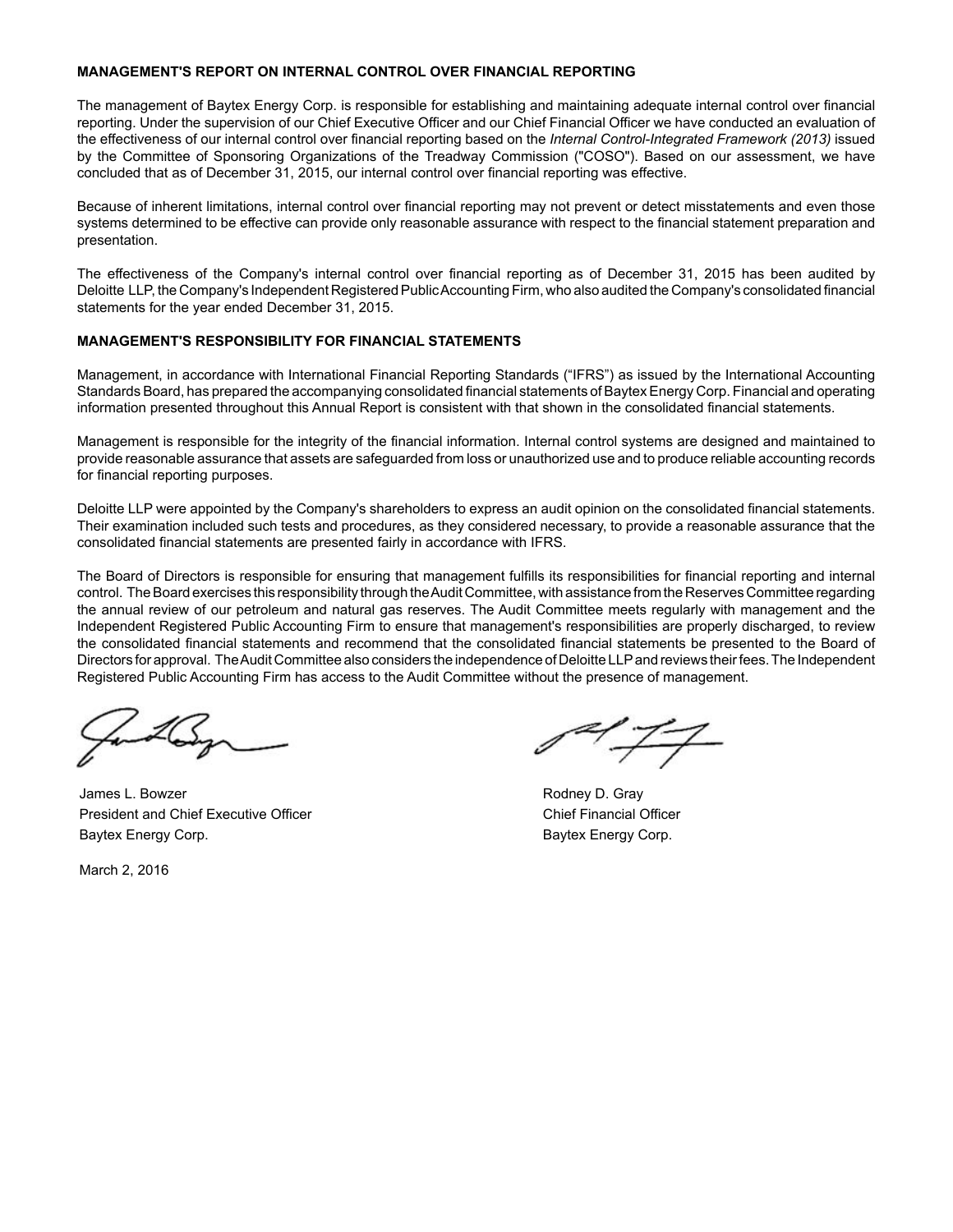### **REPORT OF INDEPENDENT REGISTERED PUBLIC ACCOUNTING FIRM**

### **To the Board of Directors and Shareholders of Baytex Energy Corp.:**

We have audited the accompanying consolidated financial statements of Baytex Energy Corp. and subsidiaries (the "Company"), which comprise the consolidated statements of financial position as at December 31, 2015 and December 31, 2014, and the consolidated statements of income (loss) and comprehensive income (loss), consolidated statements of changes in equity, and consolidated statements of cash flows for the years then ended, and a summary of significant accounting policies and other explanatory information.

#### **Management's Responsibility for the Consolidated Financial Statements**

Management is responsible for the preparation and fair presentation of these consolidated financial statements in accordance with International Financial Reporting Standards as issued by the International Accounting Standards Board, and for such internal control as Management determines is necessary to enable the preparation of consolidated financial statements that are free from material misstatement, whether due to fraud or error.

#### **Auditor's Responsibility**

Our responsibility is to express an opinion on these consolidated financial statements based on our audits. We conducted our audits in accordance with Canadian generally accepted auditing standards and the standards of the Public Company Accounting Oversight Board (United States). Those standards require that we comply with ethical requirements and plan and perform the audit to obtain reasonable assurance about whether the consolidated financial statements are free from material misstatement.

An audit involves performing procedures to obtain audit evidence about the amounts and disclosures in the consolidated financial statements. The procedures selected depend on the auditor's judgment, including the assessment of the risks of material misstatement of the consolidated financial statements, whether due to fraud or error. In making those risk assessments, the auditor considers internal control relevant to the entity's preparation and fair presentation of the consolidated financial statements in order to design audit procedures that are appropriate in the circumstances. An audit also includes evaluating the appropriateness of accounting policies used and the reasonableness of accounting estimates made by Management, as well as evaluating the overall presentation of the consolidated financial statements.

We believe that the audit evidence we have obtained in our audits is sufficient and appropriate to provide a basis for our audit opinion.

#### **Opinion**

In our opinion, the consolidated financial statements present fairly, in all material respects, the financial position of Baytex Energy Corp. and subsidiaries as at December 31, 2015 and December 31, 2014, and their financial performance and their cash flows for the years then ended in accordance with International Financial Reporting Standards as issued by the International Accounting Standards Board.

### **Other Matter**

We have also audited, in accordance with the standards of the Public Company Accounting Oversight Board (United States), the Company's internal control over financial reporting as of December 31, 2015, based on the criteria established in *Internal Control - Integrated Framework (2013)* issued by the Committee of Sponsoring Organizations of the Treadway Commission and our report dated March 2, 2016 expressed an unqualified opinion on the Company's internal control over financial reporting.

Delaitte LLP

Chartered Professional Accountants, Chartered Accountants March 2, 2016 Calgary, Canada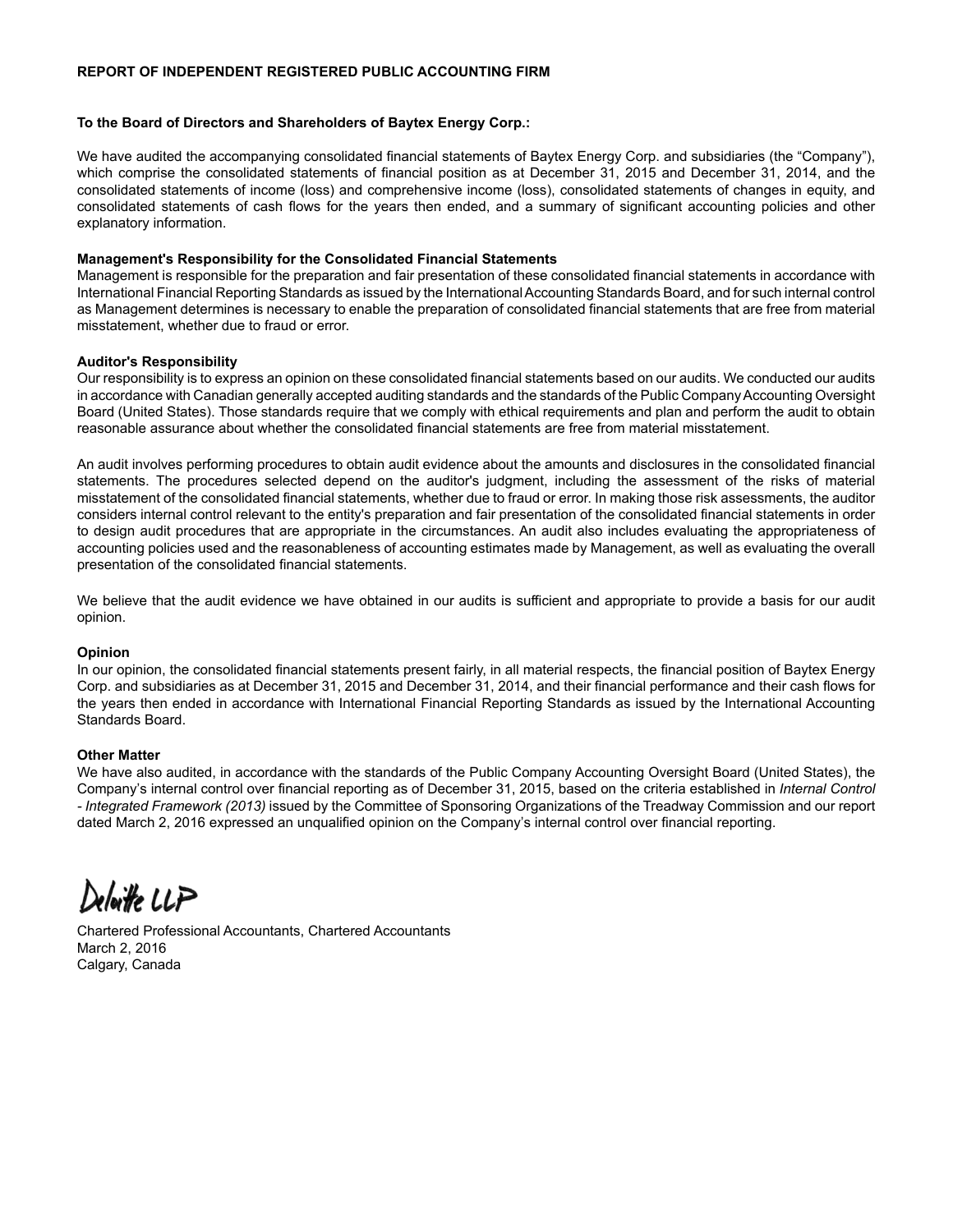### **REPORT OF INDEPENDENT REGISTERED PUBLIC ACCOUNTING FIRM**

### **To the Board of Directors and Shareholders of Baytex Energy Corp.:**

We have audited the internal control over financial reporting of Baytex Energy Corp. and subsidiaries (the "Company") as of December 31, 2015, based on the criteria established in *Internal Control-Integrated Framework (2013)* issued by the Committee of Sponsoring Organizations of the Treadway Commission. The Company's management is responsible for maintaining effective internal control over financial reporting and for its assessment of the effectiveness of internal control over financial reporting, included in the accompanying Management's Report on Internal Control over Financial Reporting. Our responsibility is to express an opinion on the Company's internal control over financial reporting based on our audit.

We conducted our audit in accordance with the standards of the Public Company Accounting Oversight Board (United States). Those standards require that we plan and perform the audit to obtain reasonable assurance about whether effective internal control over financial reporting was maintained in all material respects. Our audit included obtaining an understanding of internal control over financial reporting, assessing the risk that a material weakness exists, testing and evaluating the design and operating effectiveness of internal control based on the assessed risk, and performing such other procedures as we considered necessary in the circumstances. We believe that our audit provides a reasonable basis for our opinion.

A company's internal control over financial reporting is a process designed by, or under the supervision of, the company's principal executive and principal financial officers, or persons performing similar functions, and effected by the company's board of directors, management, and other personnel to provide reasonable assurance regarding the reliability of financial reporting and the preparation of financial statements for external purposes in accordance with International Financial Reporting Standards as issued by the International Accounting Standards Board. A company's internal control over financial reporting includes those policies and procedures that (1) pertain to the maintenance of records that, in reasonable detail, accurately and fairly reflect the transactions and dispositions of the assets of the company; (2) provide reasonable assurance that transactions are recorded as necessary to permit preparation of financial statements in accordance with International Financial Reporting Standards as issued by the International Accounting Standards Board, and that receipts and expenditures of the company are being made only in accordance with authorizations of management and directors of the company; and (3) provide reasonable assurance regarding prevention or timely detection of unauthorized acquisition, use, or disposition of the company's assets that could have a material effect on the financial statements.

Because of the inherent limitations of internal control over financial reporting, including the possibility of collusion or improper management override of controls, material misstatements due to error or fraud may not be prevented or detected on a timely basis. Also, projections of any evaluation of the effectiveness of the internal control over financial reporting to future periods are subject to the risk that the controls may become inadequate because of changes in conditions, or that the degree of compliance with the policies or procedures may deteriorate.

In our opinion, the Company maintained, in all material respects, effective internal control over financial reporting as of December 31, 2015, based on the criteria established in *Internal Control - Integrated Framework (2013)* issued by the Committee of Sponsoring Organizations of the Treadway Commission.

We have also audited, in accordance with Canadian generally accepted auditing standards and the standards of the Public Company Accounting Oversight Board (United States<sup>)</sup>, the consolidated financial statements as at and for the year ended December 31, 2015 of the Company and our report dated March 2, 2016 expressed an unmodified/ unqualified opinion on those consolidated financial statements.

Delaitte LLP

Chartered Professional Accountants, Chartered Accountants March 2, 2016 Calgary, Canada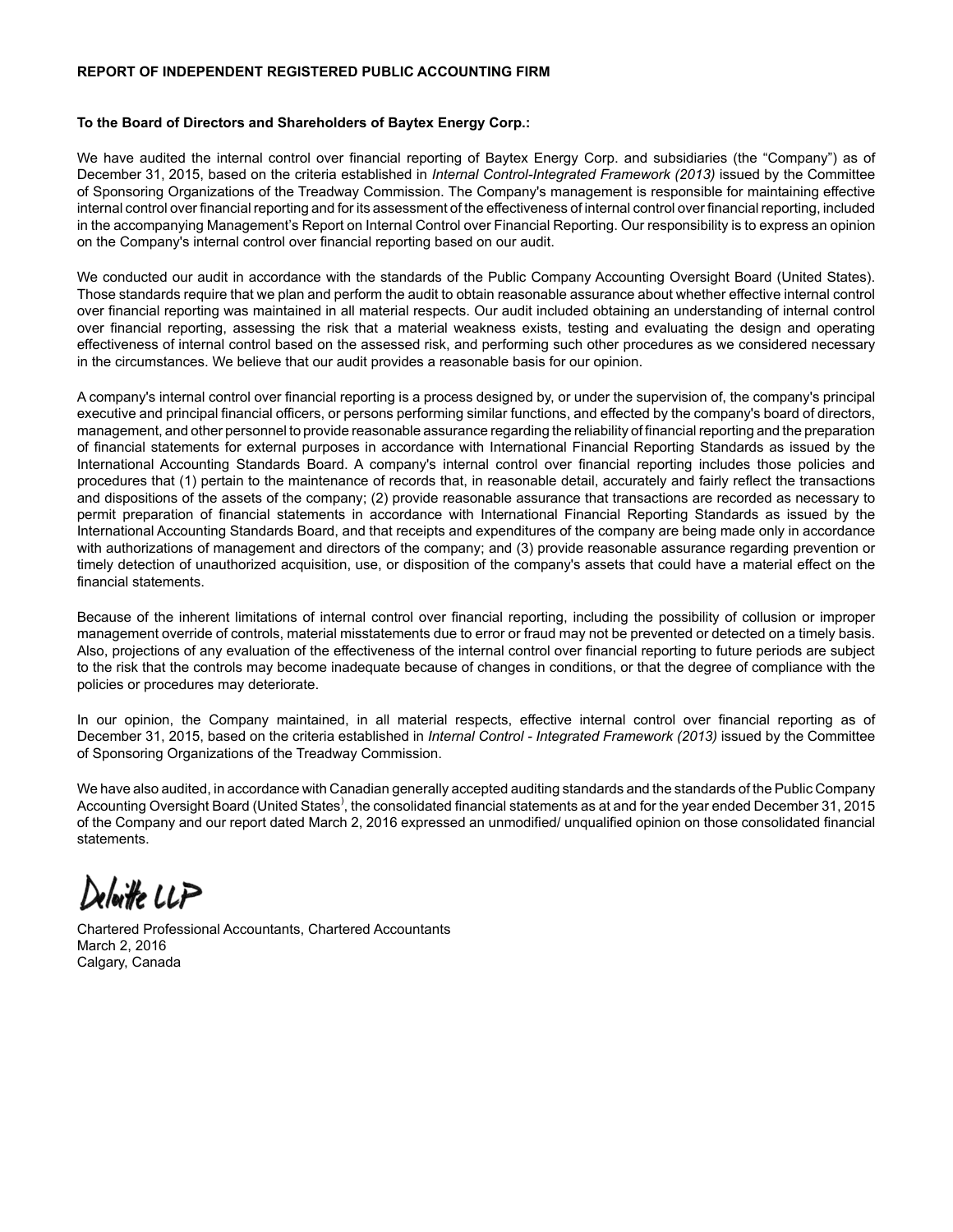**Baytex Energy Corp.** 

## **Consolidated Statements of Financial Position**

*(thousands of Canadian dollars)*

| As at                                      | December 31, 2015 | December 31, 2014 |
|--------------------------------------------|-------------------|-------------------|
|                                            |                   |                   |
| <b>ASSETS</b>                              |                   |                   |
| <b>Current assets</b>                      |                   |                   |
| Cash                                       | \$<br>247         | \$<br>1,142       |
| Trade and other receivables                | 98,093            | 203,521           |
| Financial derivatives (note 19)            | 106,573           | 220,146           |
|                                            | 204,913           | 424,809           |
| Non-current assets                         |                   |                   |
| Financial derivatives (note 19)            | 4,417             | 498               |
| Exploration and evaluation assets (note 7) | 578,969           | 542,040           |
| Oil and gas properties (note 8)            | 4,674,175         | 4,983,916         |
| Other plant and equipment (note 9)         | 26,024            | 34,268            |
| Goodwill (note 10)                         |                   | 245,065           |
|                                            | \$<br>5,488,498   | \$<br>6,230,596   |
|                                            |                   |                   |
| <b>LIABILITIES</b>                         |                   |                   |
| <b>Current liabilities</b>                 |                   |                   |
| Trade and other payables                   | \$<br>267,838     | \$<br>398,261     |
| Dividends payable to shareholders          |                   | 16,811            |
| Financial derivatives (note 19)            |                   | 54,839            |
|                                            | 267,838           | 469,911           |
| Non-current liabilities                    |                   |                   |
| Bank loan (note 11)                        | 252,172           | 663,312           |
| Long-term notes (note 12)                  | 1,602,757         | 1,399,032         |
| Asset retirement obligations (note 13)     | 296,002           | 286,032           |
| Deferred income tax liability (note 17)    | 655,255           | 905,532           |
|                                            | 3,074,024         | 3,723,819         |
|                                            |                   |                   |
| <b>SHAREHOLDERS' EQUITY</b>                |                   |                   |
| Shareholders' capital (note 14)            | 4,296,831         | 3,580,825         |
| Contributed surplus                        | 4,575             | 31,067            |
| Accumulated other comprehensive income     | 705,382           | 199,575           |
| Deficit                                    | (2, 592, 314)     | (1,304,690)       |
|                                            | 2,414,474         | 2,506,777         |
|                                            | \$<br>5,488,498   | \$<br>6,230,596   |

Commitments and contingencies (note 21)

 $M\mathscr{D}_{\mathsf{avg}}$  $\overline{\phantom{a}}$ 

Naveen Dargan Director, Baytex Energy Corp

Melhi  $\subset$ 

Gregory K. Melchin Director, Baytex Energy Corp.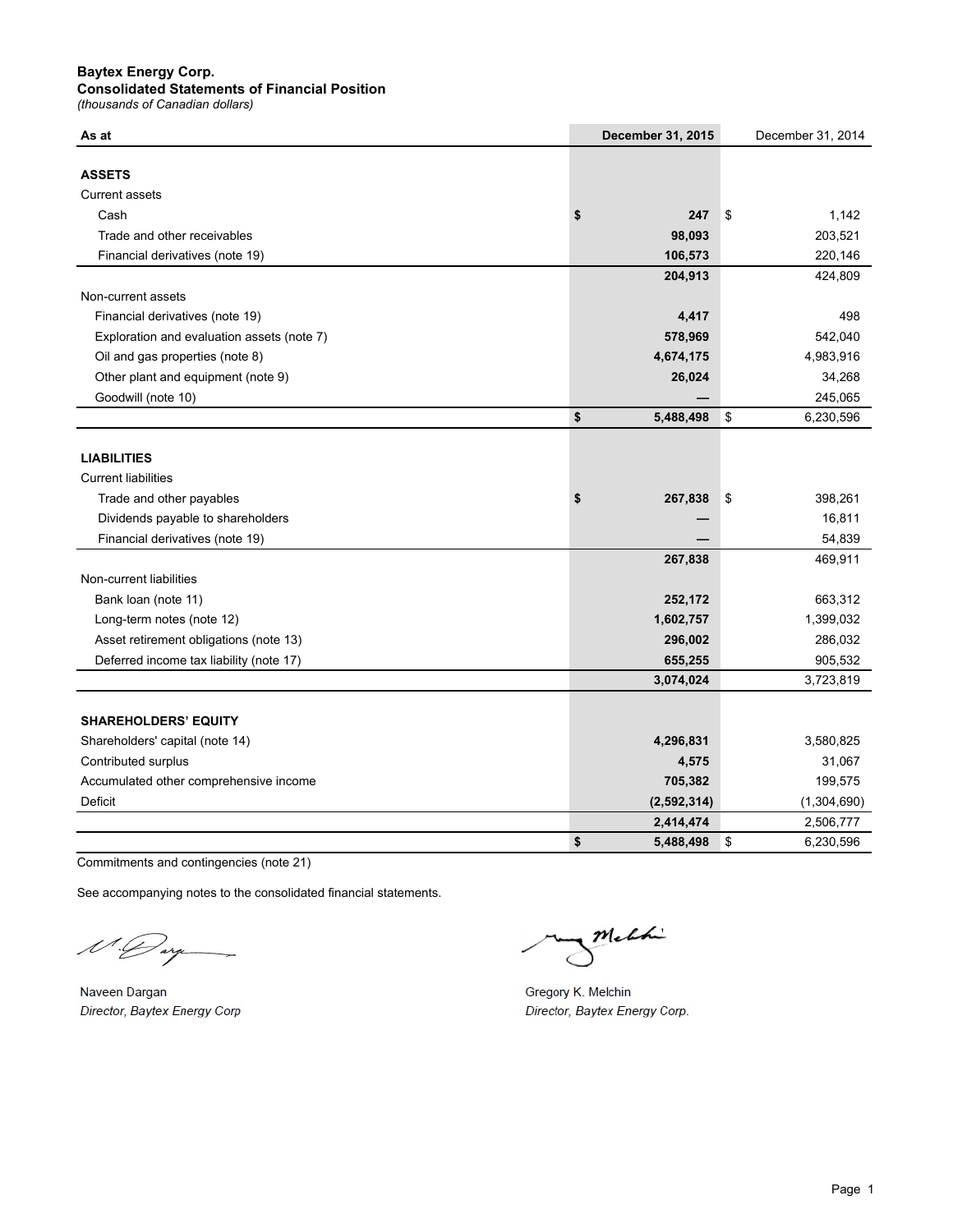# **Baytex Energy Corp. Consolidated Statements of Income (Loss) and Comprehensive Income (Loss)**

*(thousands of Canadian dollars, except per common share amounts)*

|                                                      | <b>Years Ended December 31</b> |               |     |            |  |  |
|------------------------------------------------------|--------------------------------|---------------|-----|------------|--|--|
|                                                      |                                | 2015          |     | 2014       |  |  |
|                                                      |                                |               |     |            |  |  |
| Revenue, net of royalties                            |                                |               |     |            |  |  |
| Petroleum and natural gas sales                      | \$                             | 1,129,872     | ∣\$ | 1,969,022  |  |  |
| Royalties                                            |                                | (241, 425)    |     | (439, 125) |  |  |
|                                                      |                                | 888,447       |     | 1,529,897  |  |  |
| <b>Expenses</b>                                      |                                |               |     |            |  |  |
| Operating                                            |                                | 320,187       |     | 353,849    |  |  |
| Transportation                                       |                                | 53,127        |     | 83,766     |  |  |
| Blending                                             |                                | 27,830        |     | 58,120     |  |  |
| Exploration and evaluation (note 7)                  |                                | 8,775         |     | 17,743     |  |  |
| Depletion and depreciation (note 8 and 9)            |                                | 661,858       |     | 536,569    |  |  |
| Impairment (notes 8 and 10)                          |                                | 1,038,554     |     | 449,590    |  |  |
| General and administrative                           |                                | 59,406        |     | 59,957     |  |  |
| Acquisition-related                                  |                                |               |     | 38,591     |  |  |
| Share-based compensation (note 15)                   |                                | 15,344        |     | 27,463     |  |  |
| Financing (note 18)                                  |                                | 111,660       |     | 90,033     |  |  |
| Financial derivatives (gain) (note 19)               |                                | (142, 729)    |     | (212, 524) |  |  |
| Foreign exchange loss (note 20)                      |                                | 210,713       |     | 75,381     |  |  |
| Loss (gain) on disposition of oil and gas properties |                                | 1,519         |     | (50, 225)  |  |  |
|                                                      |                                | 2,366,244     |     | 1,528,313  |  |  |
| Net income (loss) before income taxes                |                                | (1,477,797)   |     | 1,584      |  |  |
| Income tax expense (recovery) (note 17)              |                                |               |     |            |  |  |
| Current income tax expense                           |                                | 8,907         |     | 53,875     |  |  |
| Deferred income tax (recovery) expense               |                                | (353, 053)    |     | 80,516     |  |  |
|                                                      |                                | (344, 146)    |     | 134,391    |  |  |
| Net income (loss) attributable to shareholders       | \$                             | (1, 133, 651) | ∣\$ | (132, 807) |  |  |
| Other comprehensive income                           |                                |               |     |            |  |  |
| Foreign currency translation adjustment              |                                | 505,807       |     | 213,533    |  |  |
| <b>Comprehensive income (loss)</b>                   | \$                             | (627, 844)    | \$  | 80,726     |  |  |
|                                                      |                                |               |     |            |  |  |
| Net income (loss) per common share (note 16)         |                                |               |     |            |  |  |
| Basic                                                | \$                             | $(5.72)$ \$   |     | (0.89)     |  |  |
| <b>Diluted</b>                                       | \$                             | $(5.72)$ \$   |     | (0.89)     |  |  |
|                                                      |                                |               |     |            |  |  |
| Weighted average common shares (note 16)             |                                |               |     |            |  |  |
| Basic                                                |                                | 198,207       |     | 148,932    |  |  |
| <b>Diluted</b>                                       |                                | 198,207       |     | 148,932    |  |  |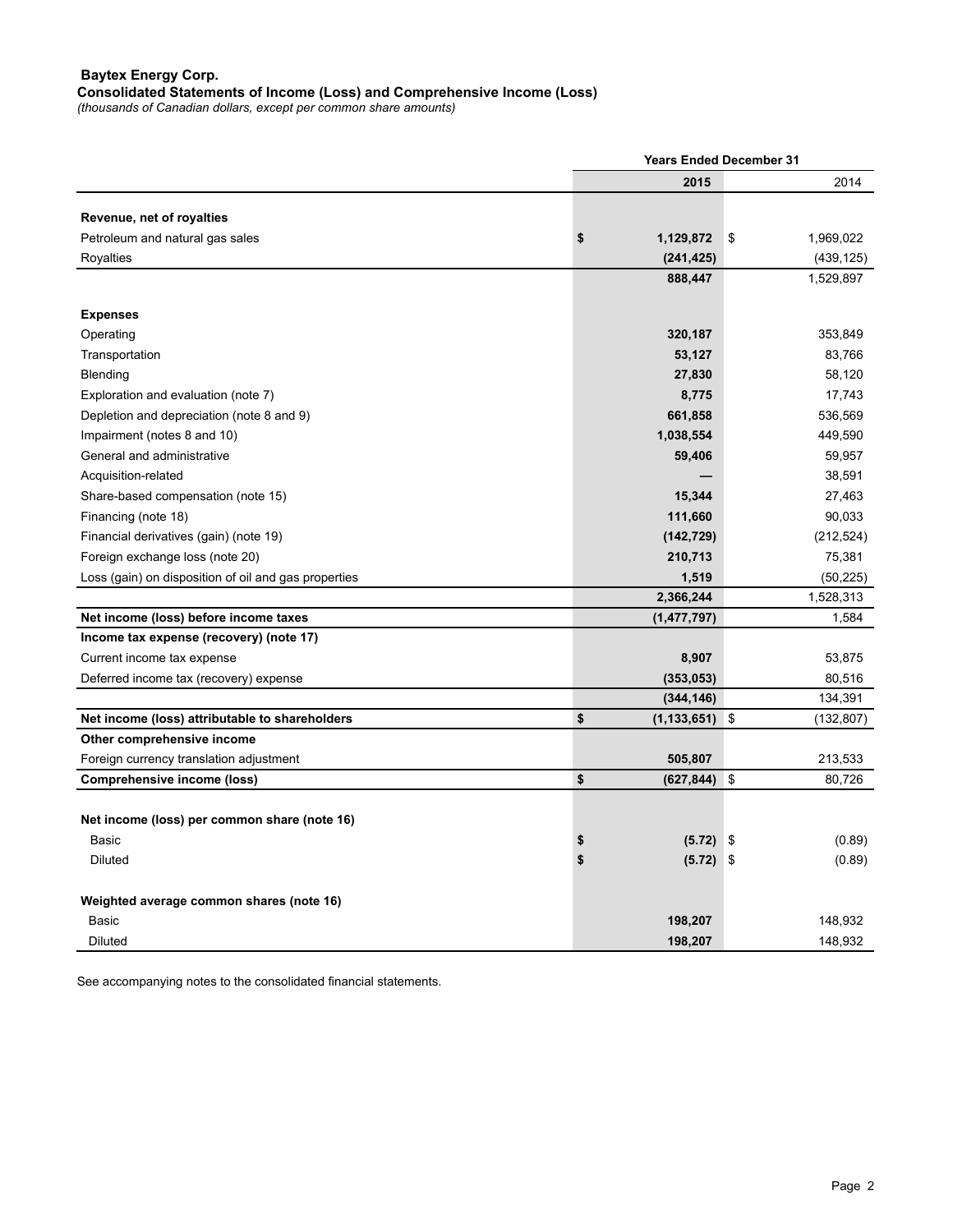### **Baytex Energy Corp. Consolidated Statements of Changes in Equity**

*(thousands of Canadian dollars)*

|                                                                                          | Shareholders'<br>capital | Contributed<br>surplus | Accumulated<br>other<br>comprehensive<br>income (loss) | Deficit           | <b>Total equity</b> |
|------------------------------------------------------------------------------------------|--------------------------|------------------------|--------------------------------------------------------|-------------------|---------------------|
| Balance at December 31, 2013                                                             | \$<br>2,004,203          | \$<br>53,081           | \$<br>1,484                                            | \$<br>(776, 283)  | \$<br>1,282,485     |
| Dividends to shareholders                                                                |                          |                        |                                                        | (395,600)         | (395, 600)          |
| Exercise of share rights                                                                 | 25,667                   | (14, 369)              |                                                        |                   | 11,298              |
| Vesting of share awards                                                                  | 35,108                   | (35, 108)              |                                                        |                   |                     |
| Share-based compensation                                                                 |                          | 27,463                 |                                                        |                   | 27,463              |
| Issued for cash                                                                          | 1,495,044                |                        |                                                        |                   | 1,495,044           |
| Issuance costs, net of tax                                                               | (78, 468)                |                        |                                                        |                   | (78, 468)           |
| Issued pursuant to dividend reinvestment plan                                            | 99,271                   |                        |                                                        |                   | 99,271              |
| Accumulated other comprehensive income<br>recognized on disposition of foreign operation |                          |                        | (15, 442)                                              |                   | (15, 442)           |
| Comprehensive income for the year                                                        |                          |                        | 213,533                                                | (132, 807)        | 80,726              |
| Balance at December 31, 2014                                                             | \$<br>3,580,825          | \$<br>31,067           | \$<br>199,575                                          | \$<br>(1,304,690) | \$<br>2,506,777     |
| Dividends to shareholders                                                                |                          |                        |                                                        | (153, 973)        | (153, 973)          |
| Vesting of share awards                                                                  | 41,836                   | (41, 836)              |                                                        |                   |                     |
| Share-based compensation                                                                 |                          | 15,344                 |                                                        |                   | 15,344              |
| Issued for cash                                                                          | 632,494                  |                        |                                                        |                   | 632,494             |
| Issuance costs, net of tax                                                               | (19, 301)                |                        |                                                        |                   | (19, 301)           |
| Issued pursuant to dividend reinvestment plan                                            | 60,977                   |                        |                                                        |                   | 60,977              |
| Comprehensive income (loss) for the year                                                 |                          |                        | 505,807                                                | (1, 133, 651)     | (627, 844)          |
| Balance at December 31, 2015                                                             | \$<br>4,296,831          | \$<br>4,575            | \$<br>705,382                                          | \$<br>(2,592,314) | \$<br>2,414,474     |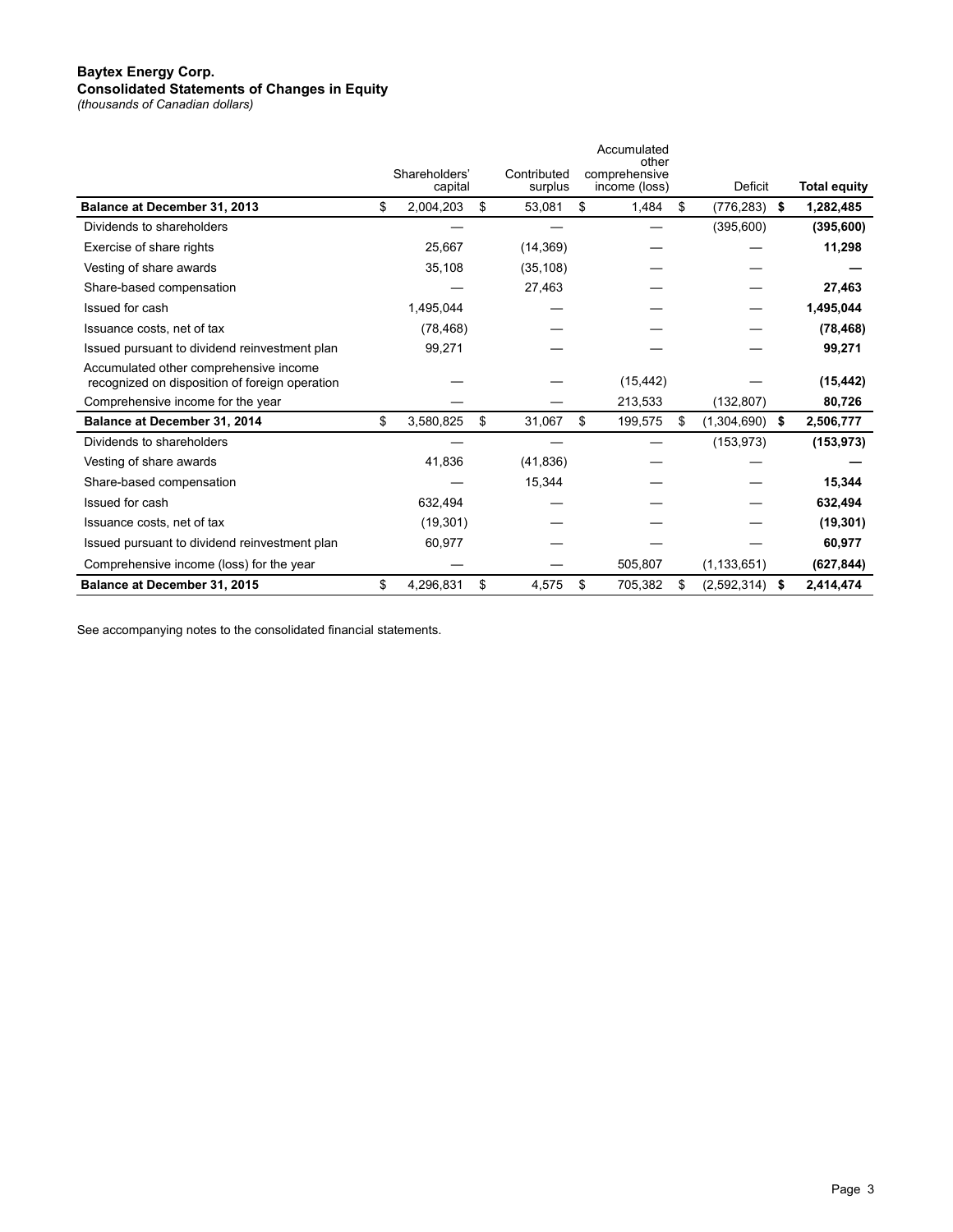#### **Baytex Energy Corp. Consolidated Statements of Cash Flows**  *(thousands of Canadian dollars)*

|                                                             |          | <b>Years Ended December 31</b> |                        |  |  |  |  |
|-------------------------------------------------------------|----------|--------------------------------|------------------------|--|--|--|--|
|                                                             |          | 2015                           | 2014                   |  |  |  |  |
|                                                             |          |                                |                        |  |  |  |  |
| <b>CASH PROVIDED BY (USED IN):</b>                          |          |                                |                        |  |  |  |  |
| <b>Operating activities</b>                                 |          |                                |                        |  |  |  |  |
| Net income (loss) for the year                              | \$       | $(1, 133, 651)$ \$             | (132, 807)             |  |  |  |  |
| Adjustments for:                                            |          |                                |                        |  |  |  |  |
| Share-based compensation (note 15)                          |          | 15,344                         | 27,463                 |  |  |  |  |
| Unrealized foreign exchange loss (note 20)                  |          | 213,999                        | 75,011                 |  |  |  |  |
| Exploration and evaluation (note 7)                         |          | 8,775                          | 17,743                 |  |  |  |  |
| Depletion and depreciation (note 8)                         |          | 661,858                        | 536,569                |  |  |  |  |
| Impairment (notes 8 and 10)                                 |          | 1,038,554                      | 449,590                |  |  |  |  |
| Non-cash financing costs                                    |          | 8,256                          | 8,948                  |  |  |  |  |
| Unrealized financial derivatives (gain) loss (note 19)      |          | 54,816                         | (185, 200)             |  |  |  |  |
| (Gain) loss on disposition of oil and gas properties        |          | 1,519                          | (50, 225)              |  |  |  |  |
| Current income tax expense on dispositions                  |          |                                | 52,182                 |  |  |  |  |
| Deferred income tax (recovery) expense                      |          | (353, 053)                     | 80,516                 |  |  |  |  |
| Change in non-cash working capital (note 20)                |          | 43,891                         | 31,890                 |  |  |  |  |
| Asset retirement obligations settled (note 13)              |          | (10, 888)                      | (14, 528)              |  |  |  |  |
|                                                             |          | 549,420                        | 897,152                |  |  |  |  |
|                                                             |          |                                |                        |  |  |  |  |
| <b>Financing activities</b>                                 |          |                                |                        |  |  |  |  |
| Payment of dividends                                        |          | (109, 806)                     | (307, 103)             |  |  |  |  |
| (Decrease) increase in bank loan                            |          | (439, 465)                     | 287,986                |  |  |  |  |
| Net proceeds from issuance of long-term notes               |          |                                | 849,944                |  |  |  |  |
| Tenders of long-term notes                                  |          | (10, 372)                      | (793,099)              |  |  |  |  |
| Issuance of common shares related to share rights (note 14) |          |                                | 11,298                 |  |  |  |  |
|                                                             |          | 606,095                        |                        |  |  |  |  |
| Issuance of common shares, net of issuance costs (note 14)  |          |                                | 1,401,317<br>1,450,343 |  |  |  |  |
|                                                             |          | 46,452                         |                        |  |  |  |  |
| <b>Investing activities</b>                                 |          |                                |                        |  |  |  |  |
| Additions to exploration and evaluation assets (note 7)     |          | (5,642)                        | (15, 824)              |  |  |  |  |
| Additions to oil and gas properties (note 8)                |          | (515, 397)                     | (750, 247)             |  |  |  |  |
| Property acquisitions                                       |          | (2,070)                        | (15, 335)              |  |  |  |  |
| Corporate acquisition (note 6)                              |          |                                | (1,866,307)            |  |  |  |  |
| Proceeds from disposition of oil and gas properties         |          | 423                            | 383,130                |  |  |  |  |
|                                                             |          |                                |                        |  |  |  |  |
| Current income tax expense on dispositions                  |          | (8, 181)                       | (42, 894)              |  |  |  |  |
| Additions to other plant and equipment, net of disposals    |          | 4,107                          | (8, 283)               |  |  |  |  |
| Change in non-cash working capital (note 20)                |          | (70, 968)                      | (50, 416)              |  |  |  |  |
|                                                             |          | (597, 728)                     | (2,366,176)            |  |  |  |  |
| Impact of foreign currency translation on cash balances     |          | 961                            | 1,455                  |  |  |  |  |
| Change in cash                                              |          | (895)                          | (17, 226)              |  |  |  |  |
| Cash, beginning of year                                     |          | 1,142                          | 18,368                 |  |  |  |  |
| Cash, end of year                                           | \$       | 247 \$                         | 1,142                  |  |  |  |  |
|                                                             |          |                                |                        |  |  |  |  |
| <b>Supplementary information</b><br>Interest paid           |          | 100,257 \$                     | 77,417                 |  |  |  |  |
| Income taxes paid                                           | \$<br>\$ | 12,064 \$                      | 44,587                 |  |  |  |  |
|                                                             |          |                                |                        |  |  |  |  |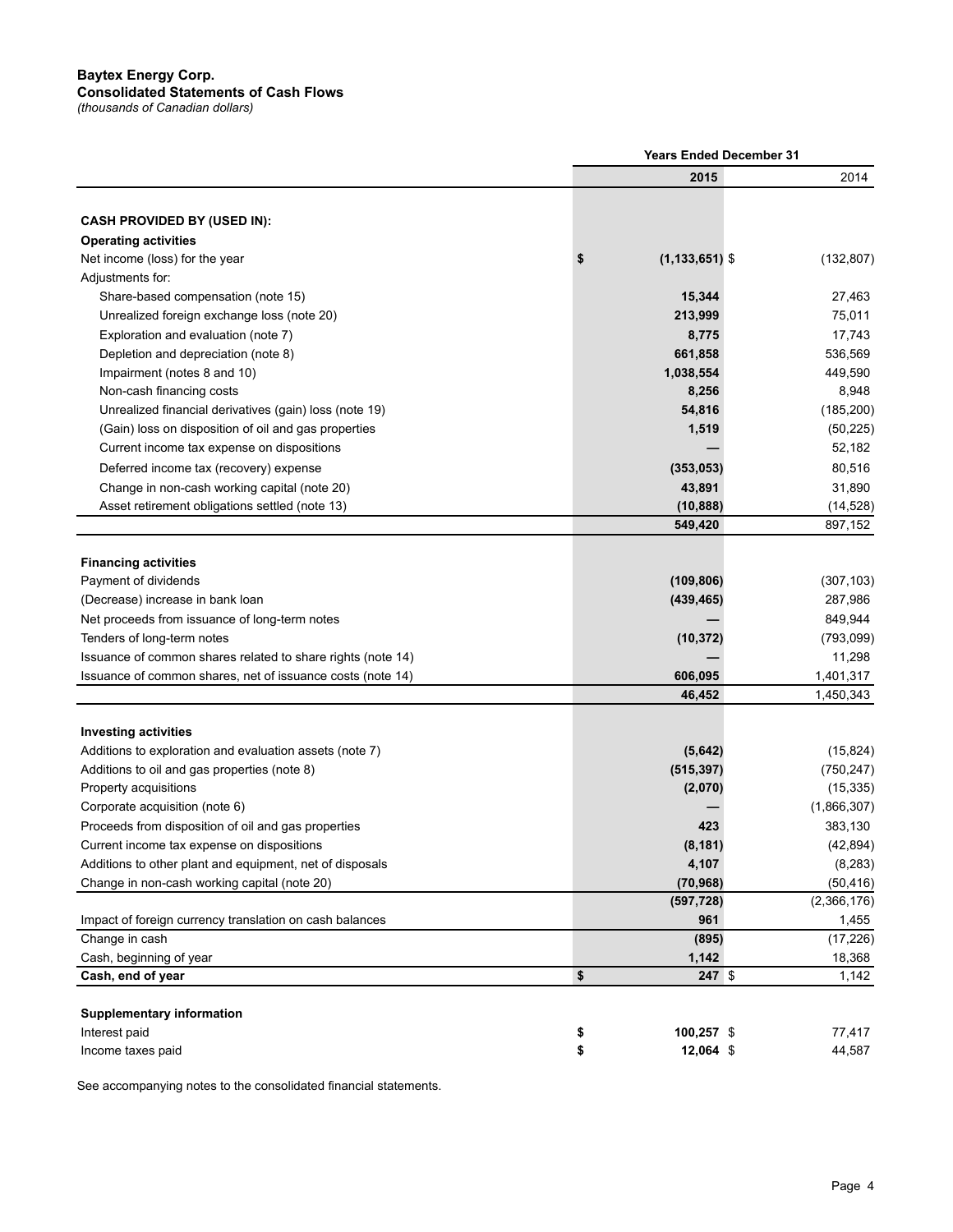### **Baytex Energy Corp. Notes to the Consolidated Financial Statements**

As at and for the years ended December 31, 2015 and 2014 *(all tabular amounts in thousands of Canadian dollars, except per common share amounts)*

## **1. REPORTING ENTITY**

Baytex Energy Corp. (the "Company" or "Baytex") is an oil and gas corporation engaged in the acquisition, development and production of oil and natural gas in the Western Canadian Sedimentary Basin and the United States. The Company's common shares are traded on the Toronto Stock Exchange ("TSX") and the New York Stock Exchange under the symbol BTE. The Company's head and principal office is located at 2800, 520 – 3rd Avenue S.W., Calgary, Alberta, T2P 0R3, and its registered office is located at 2400, 525 – 8th Avenue S.W., Calgary, Alberta, T2P 1G1.

## **2. BASIS OF PRESENTATION**

The consolidated financial statements have been prepared in accordance with International Financial Reporting Standards ("IFRS") as issued by the International Accounting Standards Board. The significant accounting policies set out below were consistently applied to all periods presented.

The consolidated financial statements were approved by the Board of Directors of Baytex on March 2, 2016.

The consolidated financial statements have been prepared on the historical cost basis, with some exceptions as noted in the accounting policies set out below. The consolidated financial statements are presented in Canadian dollars, which is the Company's functional currency. All financial information is rounded to the nearest thousand, except per share amounts and when otherwise indicated. Prior period financial statement amounts have been reclassified to conform with current period presentation. On the consolidated statement of cash flows, financing costs have been reclassified from financing activities to operating activities for the year ended December 31, 2014. This resulted in a decrease to cash flows from operating activities resulting in a \$77.4 million decrease to cash flow from operations and a corresponding increase to cash flow from financing activities.

### *Measurement Uncertainty and Judgments*

The preparation of the consolidated financial statements requires management to make judgments, estimates and assumptions that affect the reported amounts of assets and liabilities and disclosure of contingent assets and liabilities at the date of the consolidated financial statements and revenue and expenses during the reporting period. Accordingly, actual results can differ from those estimates. The key areas of judgment or estimation uncertainty that have a significant risk of causing material adjustment to the reported amounts of assets, liabilities, revenues, expenses, and disclosure of contingencies are discussed below.

## Oil and Gas Activities

Reserves estimates can have a significant effect on net income (loss), assets and liabilities as a result of their impact on depletion, asset retirement obligations, asset impairments and business combinations. The estimation of reserves is a complex process requiring significant judgment. The Company's reserves are estimated annually using independent reserve engineer reports and represent the estimated quantities of crude oil, natural gas and natural gas liquids which geological, geophysical and engineering data demonstrate a 50 percent or greater statistical probability of being recovered (total proved plus probable reserves) or a 25 percent or greater statistical probability of being recovered (total possible reserves). Changes to estimates such as forward price estimates, production costs, recovery rates and accordingly, economic status of reserves may have a material impact on the consolidated financial statements.

The Company's capital assets are aggregated into cash-generating units based on management's judgment of their ability to generate largely independent cash flows. The cash-generating units are used to assess impairment and accordingly, can directly impact the recoverability of the assets therein. Impairment of assets and groups of assets are calculated based on the higher of value-in-use calculations and fair value less cost to sell. These calculations require the use of estimates and assumptions on highly uncertain matters such as future commodity prices, royalty rates, effects of inflation and technology improvements on operating expenses, production profiles and the outlook of market supply-and-demand conditions for oil and natural gas products. Any changes to these estimates and assumptions could impact the carrying value of assets. The Company assesses internal and external indicators of impairment in determining whether the carrying values of the assets may not be recoverable.

The determination of technical feasibility and commercial viability of exploration and evaluation ("E&E") assets for the purposes of reclassifying such assets to oil and gas properties is subject to management judgment.

### Depletion and Depreciation

The amounts recorded for depletion of oil and gas properties are based on a unit-of-production method by reference to the ratio of production in the period to the related proved plus probable reserves, taking into account the level of development required to produce the reserves. See Oil and Gas Activities above for discussion of estimates and judgments involved in reserve estimation.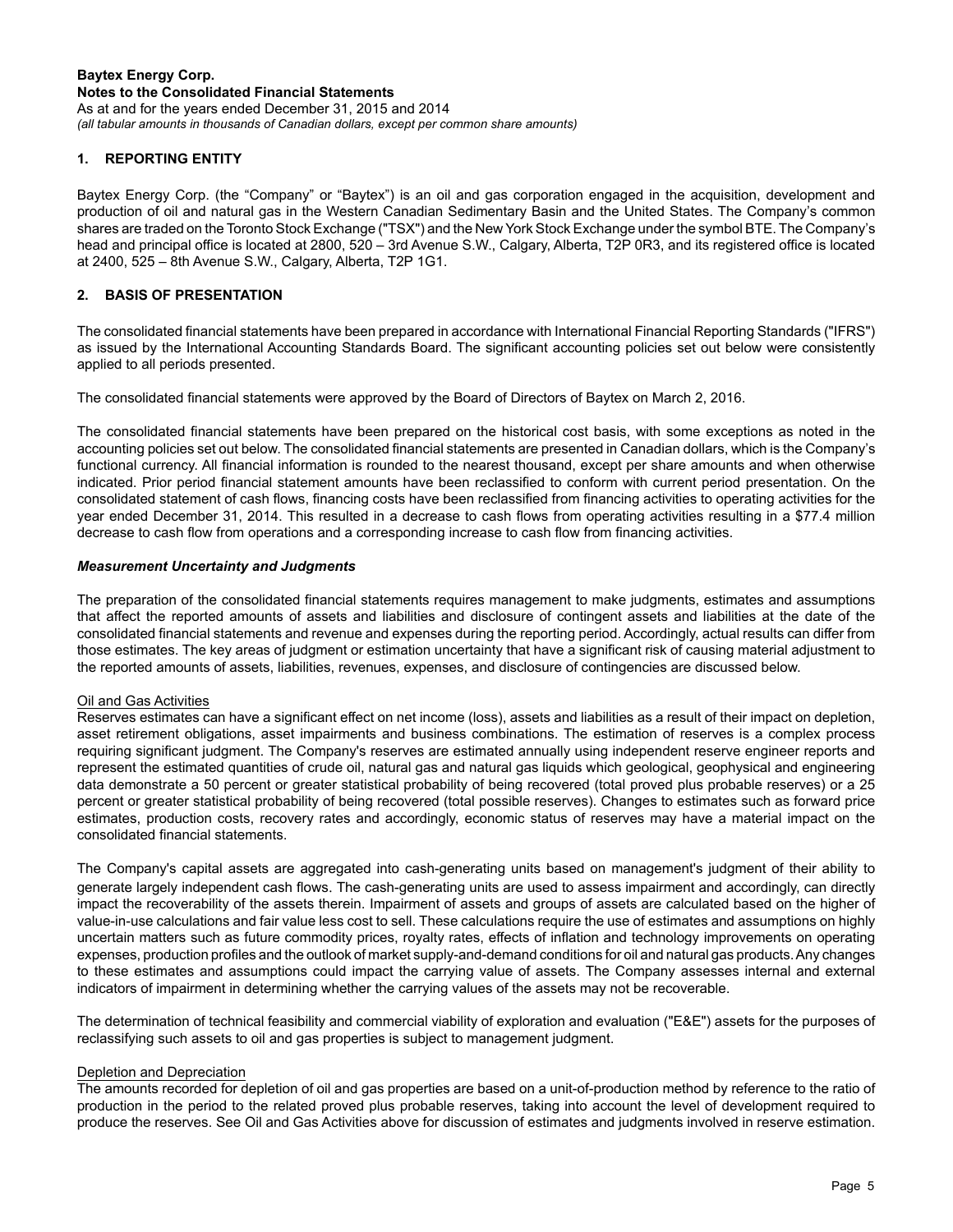Amounts recorded for depreciation are based on the estimated useful lives of depreciable assets; management reviews these estimates at each reporting date.

### Business Combinations

Business combinations are accounted for using the acquisition method of accounting. The determination of fair value often requires management to make assumptions and estimates about future events. The assumptions and estimates with respect to determining the fair value of oil and gas properties and exploration and evaluation assets acquired generally require the most judgment and include estimates of reserves acquired, forecast benchmark commodity prices and discount rates. Changes in any of the assumptions or estimates used in determining the fair value of acquired assets and liabilities could impact the amounts assigned to assets, liabilities and goodwill. Future net income (loss) can be affected as a result of changes in future depletion, depreciation, asset impairment or goodwill impairment.

### Joint Control

Judgment is required to determine when the Company has joint control over a joint operation, which requires an assessment of the capital and operating activities of the projects undertaken with partners and when decisions in relation to those activities require unanimous consent.

### Fair Value Measurement

Fair values of financial instruments, where active market quotes are not available, are estimated using the Company's assessment of available market inputs and are described in note 19. These estimates may vary from the actual prices achieved upon settlement of the financial instruments.

#### Share-based Compensation

Compensation expense related to the Company's performance awards under the Share Award Incentive Plan is dependent on estimated fair values, forfeiture rates, and for performance awards, a payout multiplier based on past performance. Compensation expense may fluctuate due to changes in management's estimates.

#### Asset Retirement Obligations

The amounts recorded for asset retirement obligations are based on the Company's net ownership interest in all wells and facilities, estimated costs to abandon and reclaim the wells and the facilities, the estimated time period during which these costs will be incurred in the future and the discount and inflation rates. Any changes to these estimates could change the amount recorded for asset retirement obligations and may materially impact the consolidated financial statements of future periods.

### Legal

The Company is engaged in litigation and claims arising in the normal course of operations where the actual outcome may vary from the amount recognized in the consolidated financial statements. None of these claims are expected to materially affect the Company's financial position or reported results of operations.

#### Income Taxes

Regulations and legislation in the various jurisdictions in which the Company and its subsidiaries operate are subject to change and differing interpretations require management judgment. Income tax filings are subject to audits and re-assessments and changes in facts, circumstances and interpretations of the standards may result in a material change in the Company's provision for income taxes. As such, income taxes are subject to measurement uncertainty.

### **3. SIGNIFICANT ACCOUNTING POLICIES**

#### *Consolidation*

The consolidated financial statements include the accounts of the Company and its wholly-owned subsidiaries. Significant subsidiaries included in the Company's accounts include Baytex Energy USA, Inc., Baytex Energy Ltd. and Baytex Energy Partnership. Intercompany balances, net income (loss) and unrealized gains and losses arising from intercompany transactions are eliminated in preparing the consolidated financial statements.

A portion of the Company's exploration, development and production activities is conducted through jointly controlled operations. The financial statements reflect the Company's proportionate interest where the Company reports items of a similar nature to those on the financial statements of the joint arrangement, on a line-by-line basis, from the date that joint control commences until the date that joint control ceases. Joint control exists for contractual arrangements governing assets whereby the Company has less than 100 per cent working interest, all of the partners have control of the arrangement collectively, and spending on the project requires unanimous consent of all parties that collectively control the arrangement and share the associated risks.

### *Business Combinations*

Business combinations are accounted for using the acquisition method of accounting. The cost of an acquisition is measured as cash paid and the fair value of other assets given, equity instruments issued and liabilities incurred or assumed at the date of exchange. The acquired identifiable assets and liabilities assumed, including contingent liabilities, are measured at their fair values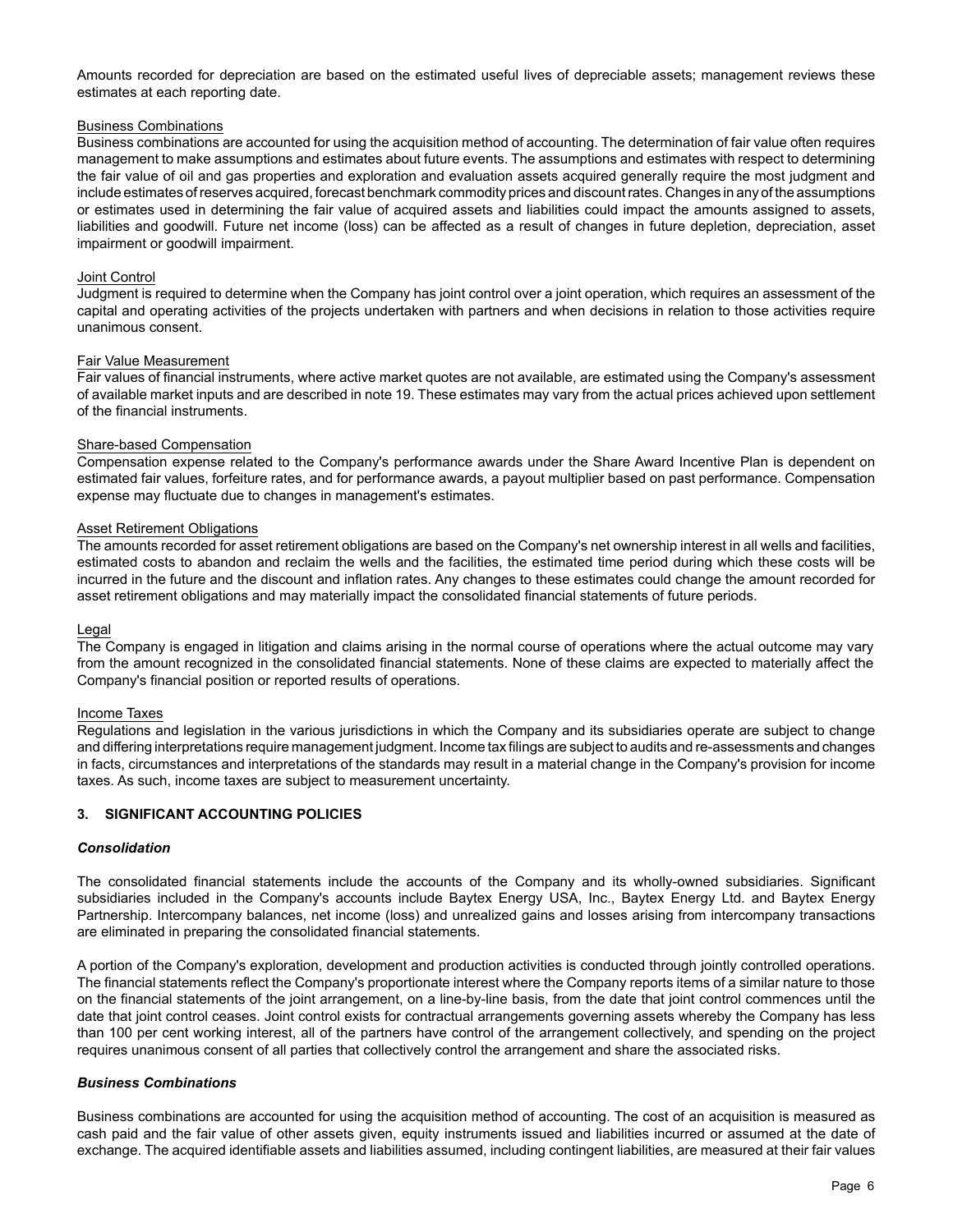at the date of acquisition. Any excess of the cost of acquisition over the fair value of the net identifiable assets acquired is recognized as goodwill. If the cost of acquisition is below the fair values of the identifiable net assets acquired, the deficiency is credited to net income (loss) in the statements of income (loss) and comprehensive income (loss) in the period of acquisition. Associated transaction costs are expensed when incurred.

### *Exploration and Evaluation Assets, Oil and Gas Properties and Other Plant and Equipment*

### Pre-license Costs

Pre-license costs are costs incurred before the legal rights to explore a specific area have been obtained. These costs are expensed in the period in which they are incurred.

### E&E Costs

Once the legal right to explore has been acquired, costs directly associated with an exploration well are capitalized as an intangible asset until the drilling of the well program/project is complete and the results have been evaluated. Such E&E costs may include costs of license acquisition, technical services and studies, seismic acquisition, exploration drilling and testing. E&E costs are capitalized until technical feasibility and commercial viability of extracting petroleum and natural gas resources is considered to be determined. The technical feasibility and commercial viability of extracting petroleum and natural gas resources is dependent on the existence of economically recoverable reserves for the project. All such costs are subject to technical, commercial and management review to confirm the continued intent to develop or otherwise extract value from the asset. If the asset is determined not to be technically feasible or economically viable, an impairment is charged to exploration and evaluation expense. Upon determination of technical feasibility and commercial viability, the E&E assets attributable to those reserves are first tested for impairment and then reclassified to oil and gas properties.

#### Borrowing Costs and Other Capitalized Costs

Borrowing costs that are directly attributable to the acquisition, construction or production of a qualifying asset form part of the cost of that asset. A qualifying asset is an asset that requires a period of one year or greater to get ready for its intended use or sale. Baytex currently has no qualifying assets that would allow for borrowing costs to be capitalized to the asset and all borrowing costs are expensed as incurred.

#### Depletion and Depreciation

The net carrying value of oil and gas properties is depleted using the unit-of-production method based on estimated proved and probable reserves. Future development costs, which are the estimated costs necessary to bring those reserves into production, are included in the depletable base. For purposes of the depletion calculation, petroleum and natural gas reserves are converted to a common unit of measurement on the basis of their relative energy content where six thousand cubic feet of natural gas equates to one barrel of oil.

The depreciation methods and estimated useful lives for other plant and equipment are as follows:

| Classification                | Method                               | Rate or period |
|-------------------------------|--------------------------------------|----------------|
| <b>Motor Vehicles</b>         | Diminishing balance                  | 15%            |
| Office Equipment              | Diminishing balance                  | 20%            |
| <b>Computer Hardware</b>      | Diminishing balance                  | 30%            |
| <b>Furniture and Fixtures</b> | Diminishing balance                  | 10%            |
| Leasehold Improvements        | Straight-line over life of the lease | Various        |
| <b>Other Assets</b>           | Diminishing balance                  | Various        |

The expected lives of other plant and equipment are reviewed on an annual basis and, if necessary, changes in expected useful lives are accounted for prospectively.

#### *Goodwill*

Goodwill is the excess of the purchase price paid over the fair value of net identifiable assets acquired, which is inherently imprecise as estimates and judgment are required in the determination of the fair value of assets and liabilities. The portion of goodwill related to U.S. operations had fluctuated due to changes in foreign exchange rates subsequent to the date of acquisition. Goodwill is assessed for impairment at least annually at year end, or more frequently if events or changes in circumstances indicate that the asset may be impaired. Impairment is recognized in net income (loss) and is not subject to reversal. On the disposal or termination of a previously acquired business, any remaining balance of associated goodwill is included in the determination of the gain or loss on disposal. Goodwill is not deductible for income tax purposes.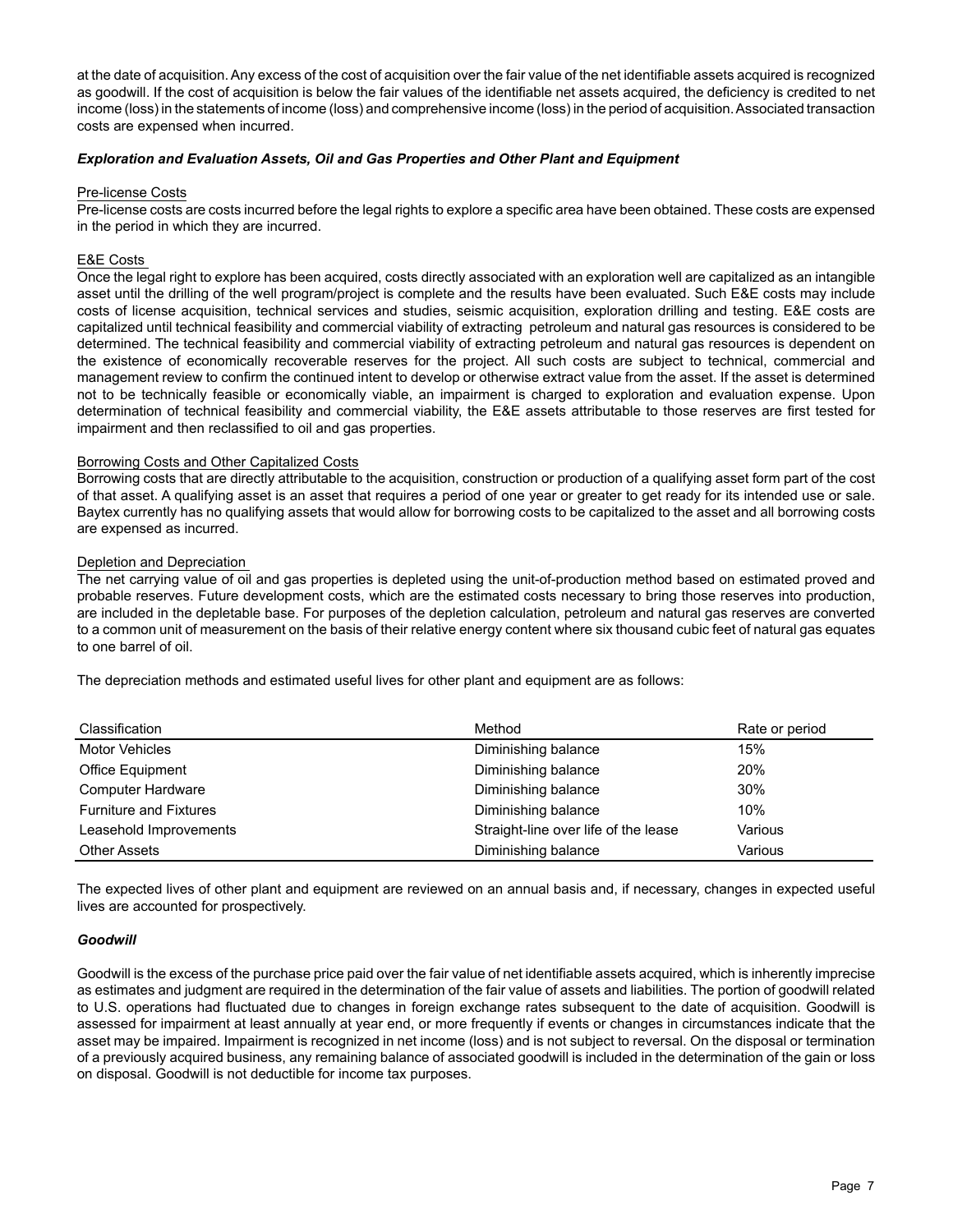### *Impairment of Non-financial Assets*

E&E assets are assessed for impairment when they are reclassified to oil and gas properties and if facts and circumstances suggest that the carrying amount exceeds the recoverable amount. The Company assesses other assets or groups of assets for impairment whenever events or changes in circumstances indicate that the carrying value of an asset may not be recoverable.

Individual assets are grouped for impairment assessment purposes at the lowest level at which there are identifiable cash flows that are largely independent of the cash flows of other groups of assets (the "cash-generating unit" or "CGU"). Goodwill acquired is allocated to CGUs expected to benefit from synergies of the related business combination.

The Company assesses its CGUs for impairment when indicators of impairment exist or at least annually for CGUs with goodwill. The Company compares the recoverable amount of the CGU to its carrying amount. A CGU's recoverable amount is the higher of its fair value less costs of disposal and its value-in-use. In assessing the recoverable amount, the estimated future cash flows are adjusted for the risks specific to the CGU and are discounted to their present value using a pre-tax discount rate that reflects current market assessments of the time value of money. Where the carrying amount of a CGU exceeds its recoverable amount, the CGU is considered impaired and is written down to its recoverable amount. The impairment reduces first the carrying amount of any goodwill allocated to the CGU. Any remaining impairment is allocated to the individual assets in the CGU on a pro-rata basis. Impairment is charged to net income (loss) in the period in which it occurs.

For all assets (other than goodwill), an assessment is made at each reporting date as to whether there is any indication that previously recognized impairment may no longer exist or may have decreased. If such indication exists, the recoverable amount is estimated. An impairment may be reversed only to the extent that the asset's carrying amount does not exceed the carrying amount that would have been determined, net of depreciation and depletion, had no impairment been recognized for the asset in prior years and circumstances indicate the impairment no longer exists. Such reversal is recognized in net income (loss). Impairment recognized in relation to goodwill is not reversed for subsequent increases in its recoverable amount.

#### *Asset Retirement Obligations*

The Company recognizes a liability for the future asset retirement costs associated with its oil and gas properties discounted using the risk free interest rate. The present value of the liability is capitalized as part of the cost of the related asset and depleted to expense over its useful life. The liability is accreted until the date of expected settlement of the retirement obligations and is recognized within financing costs in the statements of income (loss) and comprehensive income (loss). Changes in the future cash flow estimates resulting from revisions to the estimated timing or amount of undiscounted cash flows on the discount rates are recognized as changes in the asset retirement obligation provision and related asset.

### *Foreign Currency Translation*

#### Foreign transactions

Transactions completed in currencies other than the functional currency are reflected in Canadian dollars at the exchange rates prevailing at the time of the transactions. Foreign currency assets and liabilities are translated to Canadian dollars at the periodend exchange rate. Revenue and expenses are translated to Canadian dollars using the average exchange rate for the period. Both realized and unrealized gains and losses resulting from the settlement or translation of foreign currency transactions are included in net income (loss).

#### Foreign operations

As several of the Company's subsidiaries operate and transact primarily in countries other than Canada, they accordingly have functional currencies other than the Canadian dollar. The designation of the Company's functional currency is a management judgment based on the currency of the primary economic environment in which the Company operates.

Assets and liabilities of foreign operations are translated to Canadian dollars at the period-end exchange rate. Revenues and expenses of foreign operations are translated to Canadian dollars using the average exchange rate for the period. The resulting unrealized gains or losses are included in accumulated other comprehensive income in shareholders' equity and are reclassified to net income (loss) when there has been a disposal or partial disposal of the foreign operation.

### *Revenue Recognition*

Revenue associated with sales of petroleum and natural gas is recognized when title passes to the purchaser at the delivery point and collectability of the revenue is probable. Revenue from the production of petroleum and natural gas in which the Company has an interest with other producers is recognized based on the Company's working interest and the terms of the relevant agreements. Purchases and sales of products that are entered into in contemplation of each other with the same counterparty with the right and intent to settle net are recorded on a net basis.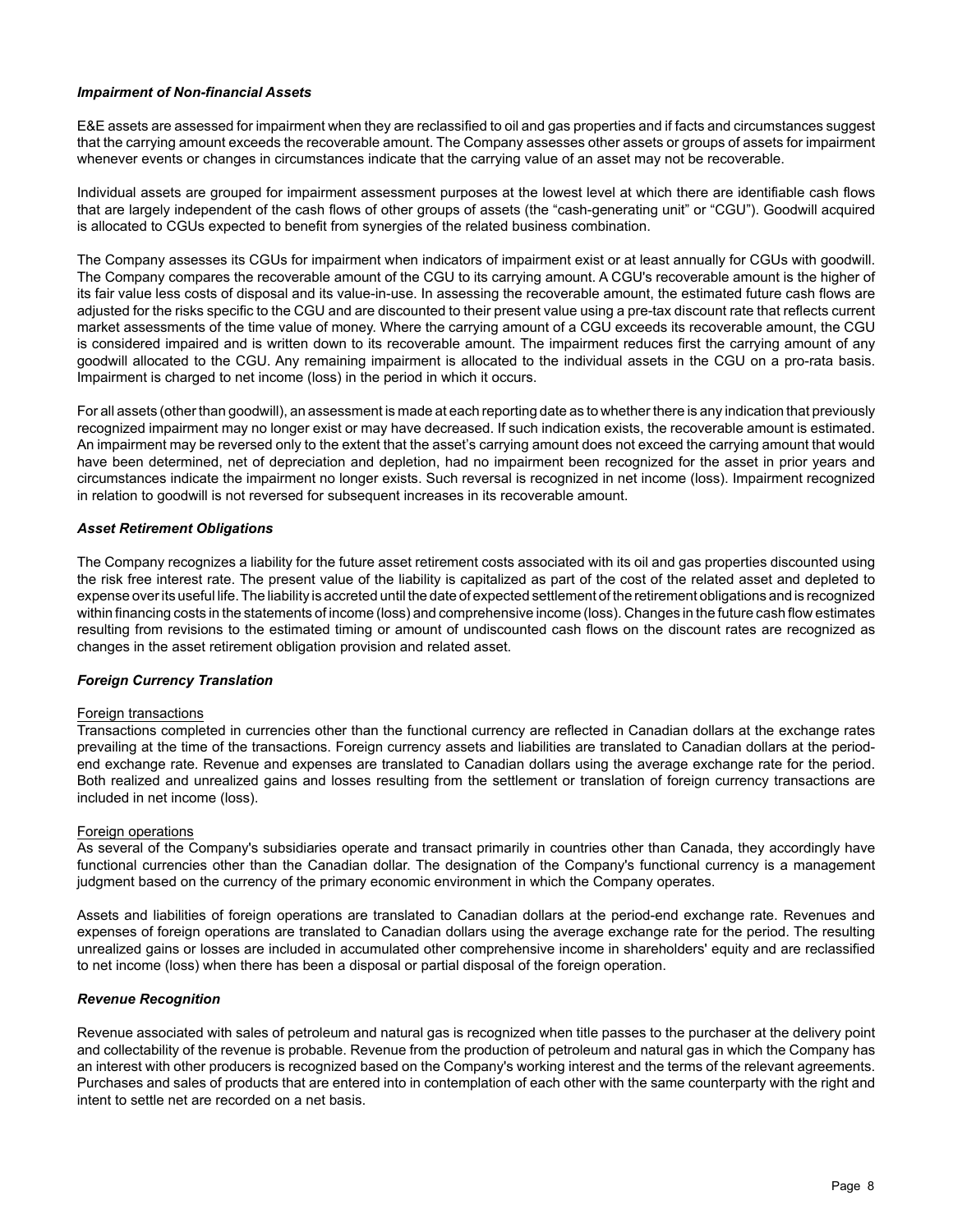### *Financial Instruments*

Financial instruments are measured at fair value on initial recognition of the instrument and are classified into one of the following five categories: fair value through profit or loss ("FVTPL"), loans and receivables, held-to-maturity investments, available-for-sale financial assets and other financial liabilities.

Subsequent measurement of financial instruments is based on their initial classification. FVTPL financial assets are measured at fair value and changes in fair value are recognized in net income (loss). Available-for-sale financial assets are measured at fair value with changes in fair value recorded in other comprehensive income (loss) until the instrument is derecognized or impaired. The remaining categories of financial instruments are recognized at amortized cost using the effective interest method. Cash and financial derivatives are classified at FVTPL. Trade and other receivables are classified as loans and receivables, which are measured at amortized cost. Trade and other payables, dividends payable to shareholders, bank loan and long-term notes are classified as other financial liabilities, which are measured at amortized cost.

An embedded derivative is a component of a contract that modifies the cash flows of the contract. These hybrid contracts consist of a host contract and an embedded derivative. The embedded derivative is separated from the host contract and accounted for as a derivative unless the economic characteristics and risks of the embedded derivative are closely related to the host contract. The embedded derivatives are measured at FVTPL.

The transaction costs that are directly attributable to the acquisition or issue of a financial asset or a financial liability classified as FVTPL are expensed immediately. For a financial asset or a financial liability carried at amortized cost, transaction costs directly attributable to acquiring or issuing the asset or liability are added to, or deducted from, the fair value on initial recognition and amortized through net income (loss) over the term of the financial instrument. Debt issuance costs related to the restructuring of credit facilities are capitalized and amortized as financing costs over the term of the credit facilities.

The Company formally documents its risk management objectives and strategies to manage exposures to fluctuations in commodity prices, interest rates and foreign currency exchange rates. The risk management policy permits the use of certain derivative financial instruments, including swaps and collars, to manage these fluctuations. All transactions of this nature entered into by the Company are related to underlying financial instruments or future petroleum and natural gas production. These instruments are classified as FVTPL. The Company does not use financial derivatives for trading or speculative purposes. The Company has not designated its financial derivative contracts as effective accounting hedges, and therefore has not applied hedge accounting. As a result, the Company applies the fair value method of accounting for all derivative instruments by recording an asset or liability on the statements of financial position and recognizing changes in the fair value of the instrument in the statements of income (loss) and comprehensive income (loss) for the current period. The fair values of these instruments are based on quoted market prices or, in their absence, third-party market indications and forecasts. Attributable transaction costs are recognized in net income (loss) when incurred.

The Company has accounted for its physical delivery sales contracts, which were entered into and continue to be held for the purpose of receipt or delivery of non-financial items in accordance with its expected purchase, sale or usage requirements as executory contracts. As such, these contracts are not considered to be derivative financial instruments and have not been recorded at fair value on the statements of financial position. Settlements on these physical delivery sales contracts are recognized in revenue in the period the product is delivered to the sales point.

### *Income Taxes*

Current and deferred income taxes are recognized in net income (loss), except when they relate to items that are recognized directly in equity, in which case the current and deferred taxes are also recognized directly in equity. When current income tax or deferred income tax arises from the initial accounting for a business combination, the tax effect is included in the accounting for the business combination as goodwill.

Current income taxes for the current and prior periods are measured at the amount expected to be recoverable from or payable to the taxation authorities based on the income tax rates enacted at the end of the reporting period.

The Company follows the balance sheet liability method of accounting for income taxes. Under this method, deferred income taxes are recorded for the effect of any temporary differences between the carrying amounts of assets and liabilities in the consolidated financial statements and the corresponding tax basis used in the computation of taxable income. Deferred income tax liabilities are generally recognized for all taxable temporary differences. Deferred income tax assets are recognized for all temporary differences deductible to the extent future recovery is probable. The carrying amount of deferred income tax assets is reviewed at the end of each reporting period and reduced to the extent that it is no longer probable that sufficient taxable income will be available to allow all or part of the asset to be recovered. Deferred income taxes are calculated using enacted or substantively enacted tax rates. Deferred income tax balances are adjusted for any changes in the enacted or substantively enacted tax rates and the adjustment is recognized in the period that the rate change occurs.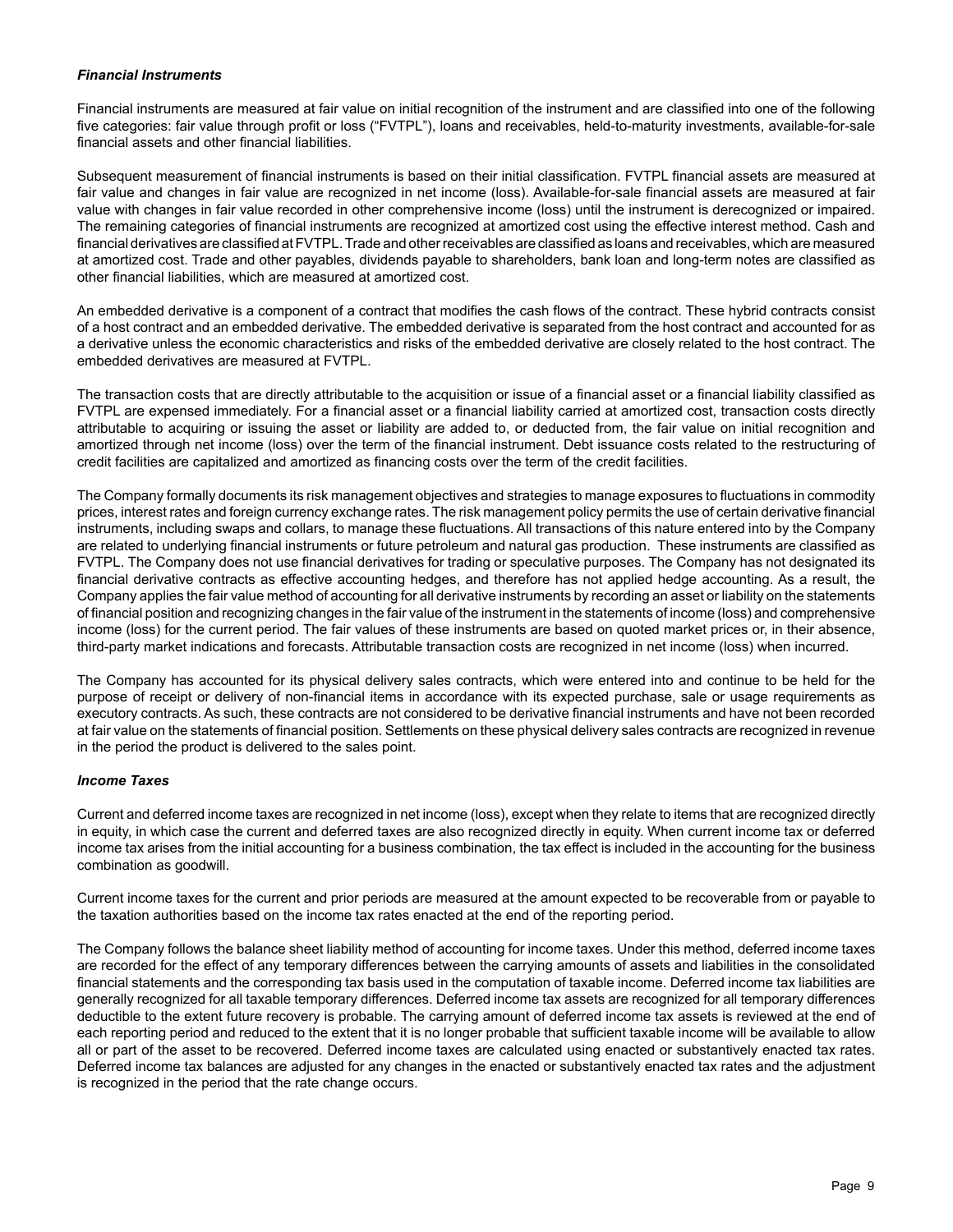### *Share-based Compensation Plans*

Expenses related to the Share Award Incentive Plan are determined based on the fair value of the award on the grant date. This amount is expensed over the vesting period of the share award.

Baytex's Share Award Incentive Plan is further described in note 15.

### **4. CHANGES IN ACCOUNTING POLICIES**

#### *Future Accounting Pronouncements*

#### **Revenue from Contracts with Customers**

IFRS 15 "Revenue from Contracts with Customers" is effective January 1, 2018 and will supersede IAS 11 "Construction Contracts" and IAS 18 "Revenue" and related interpretations. The new standard moves away from a revenue recognition model based on an earnings process to an approach that is based on transfer of control of a good or service to a customer. The new standard also requires disclosures on the nature, amount, timing and uncertainty of revenues and cash flows arising from contracts with customers. The Company has not yet adopted IFRS 15 and is evaluating its impact on the consolidated financial statements.

#### **Financial Instruments**

IFRS 9 "Financial Instruments" replaces IAS 39 "Financial Instruments: Recognition and Measurement", which eliminates the current multiple classification and measurement models for financial assets and liabilities with a single model that has only two classifications: amortized cost and fair value. In November 2013, the IASB amended IFRS 9 to include the new general hedge accounting model which remains optional, allows more opportunities to apply hedge accounting, and will be effective on January 1, 2018 and applied retroactively to each period presented. The Company has not yet adopted IFRS 9 and is evaluating its impact on the consolidated financial statements.

#### **Leases**

IFRS 16 "Leases" replaces IAS 17 "Leases" and is effective January 1, 2019 with early adoption permitted if the entity is also applying IFRS 15 "Revenue from Contracts with Customers". The new standard will bring most leases on-balance sheet for lessees. The Company has not yet adopted IFRS 16 and is evaluating its impact on the consolidated financial statements.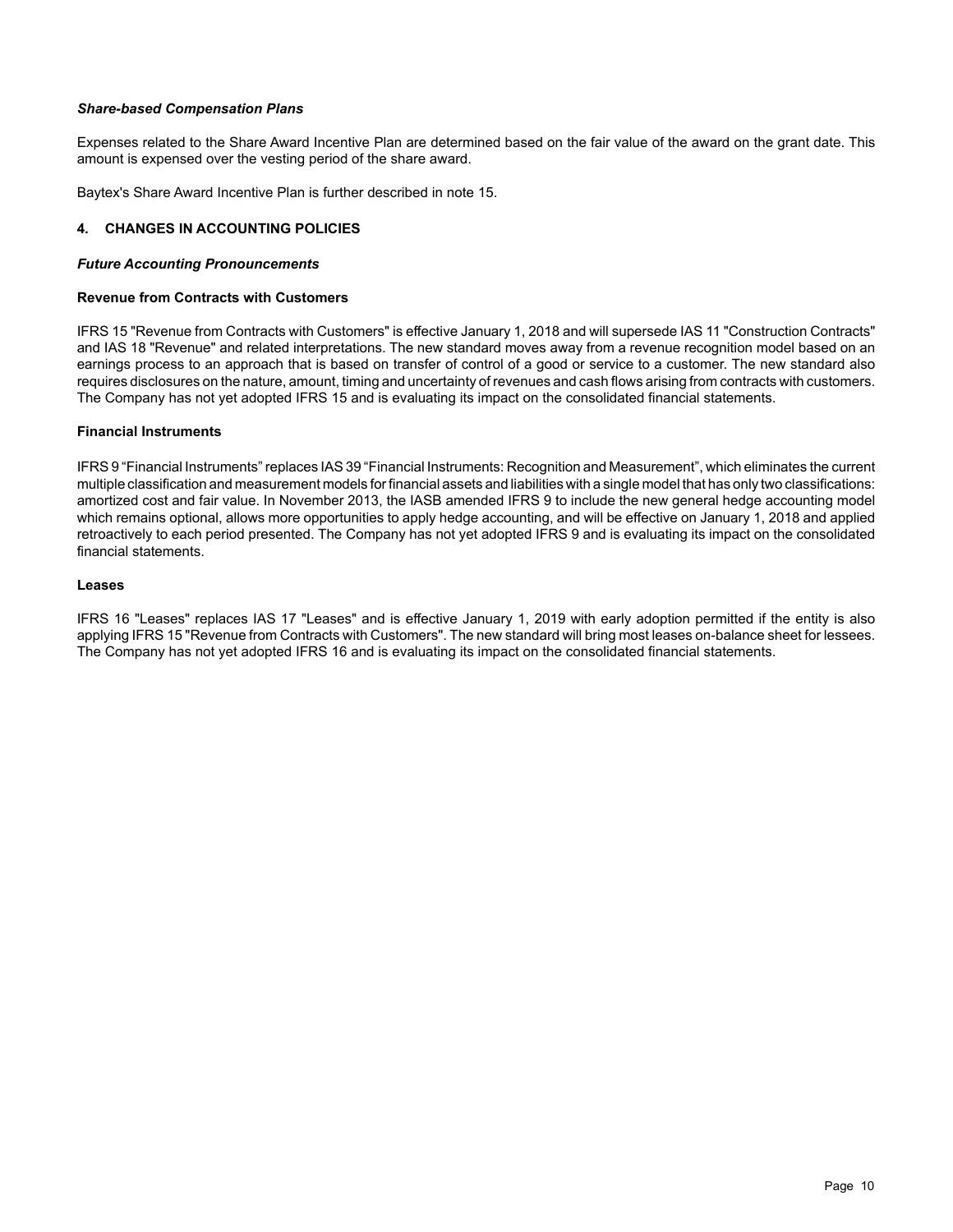### **5. SEGMENTED FINANCIAL INFORMATION**

Baytex's reportable segments are determined based on the Company's geographic locations.

- Canada includes the exploration for, and the development and production of, crude oil and natural gas in Western Canada.
- U.S. includes the exploration for, and the development and production of, crude oil and natural gas in the states of Texas and North Dakota, USA. The Texas assets were acquired on June 11, 2014. The North Dakota assets were sold on September 24, 2014.
- Corporate includes corporate activities and items not allocated between operating segments.

|                                                                  | Canada          |                           | U.S.                             |                 | Corporate  |            | <b>Consolidated</b>                                                                  |                     |
|------------------------------------------------------------------|-----------------|---------------------------|----------------------------------|-----------------|------------|------------|--------------------------------------------------------------------------------------|---------------------|
| <b>Years Ended December 31</b>                                   | 2015            | 2014                      | 2015                             | 2014            | 2015       | 2014       | 2015                                                                                 | 2014                |
| Revenue, net of royalties                                        |                 |                           |                                  |                 |            |            |                                                                                      |                     |
| Petroleum and natural gas sales <sup>(1)</sup>                   |                 | $$521,104$ \$1,382,904 \$ | 600,320 \$                       | 579,255 \$      | 8,448 \$   |            | 6,863 \$1,129,872 \$1,969,022                                                        |                     |
|                                                                  |                 |                           |                                  |                 |            |            |                                                                                      |                     |
| Royalties                                                        | (67, 323)       | (265,066)                 | (174, 102)                       | (174, 059)      |            |            | (241, 425)                                                                           | (439, 125)          |
|                                                                  | 453,781         | 1,117,838                 | 426,218                          | 405,196         | 8,448      | 6,863      | 888,447                                                                              | 1,529,897           |
| <b>Expenses</b>                                                  |                 |                           |                                  |                 |            |            |                                                                                      |                     |
| Operating                                                        | 210,945         | 272,515                   | 109,242                          | 81,334          |            |            | 320,187                                                                              | 353,849             |
| Transportation                                                   | 53,127          | 83,766                    |                                  |                 |            |            | 53,127                                                                               | 83,766              |
| Blending                                                         | 27,830          | 58,120                    |                                  |                 |            |            | 27,830                                                                               | 58,120              |
| Exploration and evaluation                                       | 8,775           | 10,499                    |                                  | 7,244           |            |            | 8,775                                                                                | 17,743              |
| Depletion and depreciation                                       | 279,744         | 328,902                   | 377,847                          | 204,461         | 4,267      | 3,206      | 661,858                                                                              | 536,569             |
| Impairment                                                       | 45,703          | 37,755                    | 992,851                          | 411,835         |            |            | 1,038,554                                                                            | 449,590             |
| General and administrative                                       |                 |                           |                                  |                 | 59,406     | 59,957     | 59,406                                                                               | 59,957              |
| Acquisition-related                                              |                 |                           |                                  |                 |            | 38,591     |                                                                                      | 38,591              |
| Share-based compensation                                         |                 |                           |                                  |                 | 15.344     | 27,463     | 15,344                                                                               | 27,463              |
| Financing                                                        |                 |                           |                                  | $\qquad \qquad$ | 111,660    | 90,033     | 111,660                                                                              | 90,033              |
| Financial derivatives gain                                       |                 |                           |                                  |                 | (142, 729) | (212, 524) | (142, 729)                                                                           | (212, 524)          |
| Foreign exchange loss                                            |                 |                           |                                  |                 | 210,713    | 75,381     | 210,713                                                                              | 75,381              |
| Loss (gain) on disposition of oil and gas<br>properties          | 1,769           | (6, 302)                  | (250)                            | (43, 923)       |            |            | 1,519                                                                                | (50, 225)           |
|                                                                  | 627,893         | 785,255                   | 1,479,690                        | 660,951         | 258,661    | 82,107     | 2,366,244                                                                            | 1,528,313           |
| Net income (loss) before income taxes                            | (174, 112)      | 332,583                   | (1,053,472)                      | (255, 755)      | (250, 213) | (75, 244)  | (1,477,797)                                                                          | 1,584               |
| Income tax expense (recovery)                                    |                 |                           |                                  |                 |            |            |                                                                                      |                     |
| Current income tax expense                                       | 6,577           |                           | 1,946                            | 53.680          | 384        | 195        | 8,907                                                                                | 53,875              |
| Deferred income tax expense (recovery)                           | (39, 191)       | 122,346                   | (324, 940)                       | (25, 403)       | 11,078     | (16, 427)  | (353, 053)                                                                           | 80,516              |
|                                                                  | (32, 614)       | 122,346                   | (322, 994)                       | 28,277          | 11,462     | (16, 232)  | (344, 146)                                                                           | 134,391             |
| Net income (loss)                                                |                 | $$$ (141,498) $$$ 210,237 |                                  |                 |            |            | $$$ (730,478) $$$ (284,032) $$$ (261,675) $$$ (59,012) $$$ (1,133,651) $$$ (132,807) |                     |
|                                                                  |                 |                           |                                  |                 |            |            |                                                                                      |                     |
| Total oil and natural gas capital<br>expenditures <sup>(2)</sup> | 72,891 \$<br>\$ |                           | 360,365 \$449,796 \$2,950,862 \$ |                 |            | \$         | \$                                                                                   | 522,687 \$3,311,227 |

*(1) Corporate includes other income related to North Dakota.*

*(2) Includes acquisitions and divestitures.* 

| As at                            | <b>December 31, 2015</b> | December 31, 2014 |
|----------------------------------|--------------------------|-------------------|
| Canadian assets                  | 2,059,903 \$             | 2,398,241         |
| U.S. assets                      | 3,304,647                | 3,598,192         |
| Corporate assets                 | 123.948                  | 234,163           |
| <b>Total consolidated assets</b> | 5,488,498 \$             | 6,230,596         |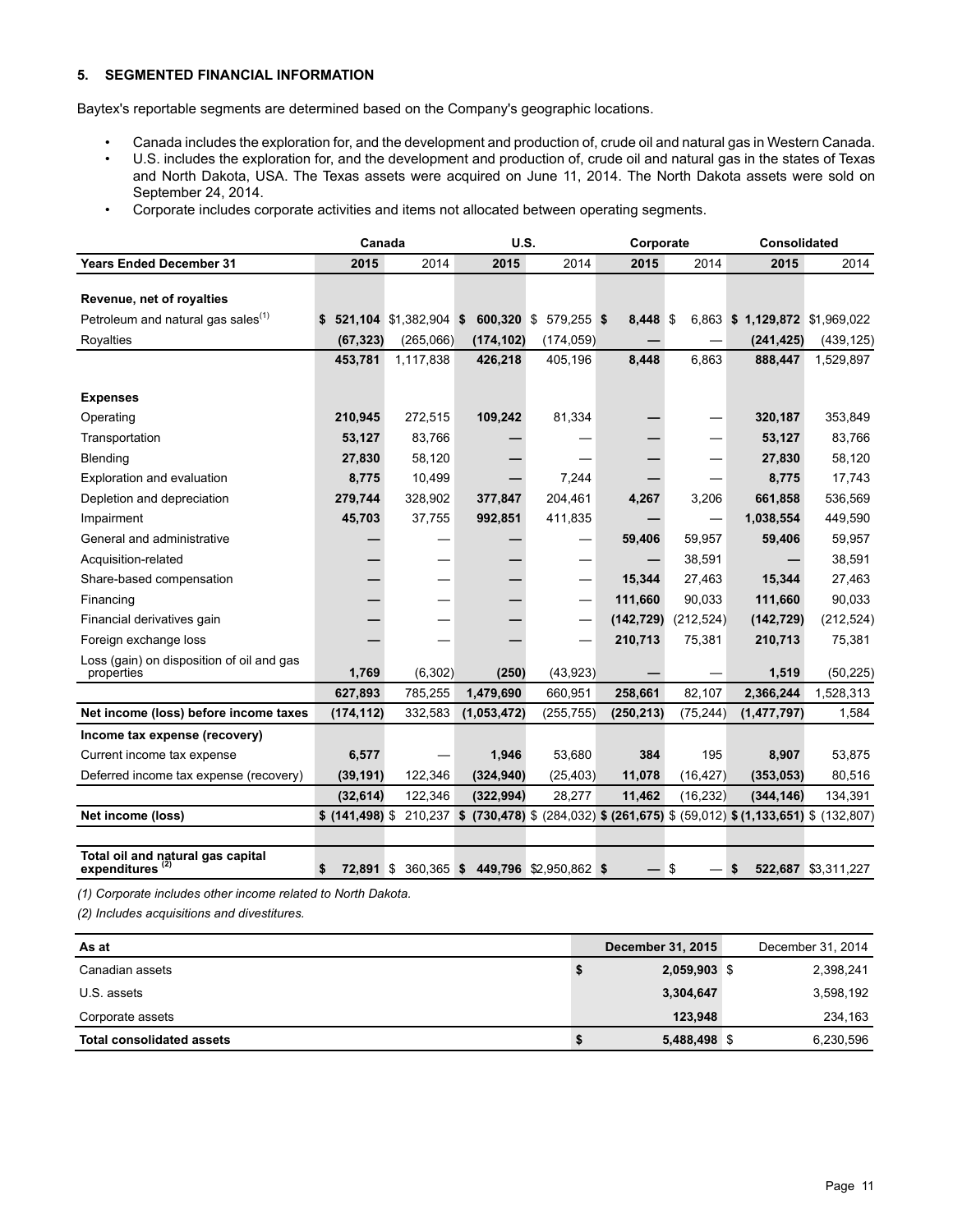## **6. BUSINESS COMBINATION**

On June 11, 2014, Baytex acquired all of the issued and outstanding shares of Aurora Oil & Gas Limited ("Aurora"), a public oil and natural gas company listed on the Australian Stock Exchange and the TSX with properties in the State of Texas, USA. The total consideration for the acquisition was \$2.8 billion (including the assumption of approximately \$0.9 billion of indebtedness).

The acquisition has been accounted for as a business combination with the fair value of the assets acquired and liabilities assumed at the date of acquisition summarized below:

| <b>Consideration for the acquisition:</b> |                 |
|-------------------------------------------|-----------------|
| Cash paid                                 | \$<br>1,920,928 |
| Cash acquired                             | (54, 621)       |
| Bank loan assumed                         | 145,618         |
| Long-term notes assumed                   | 810,061         |
| <b>Total consideration</b>                | \$<br>2,821,986 |
|                                           |                 |
| Allocation of purchase price:             |                 |
| Trade and other receivables               | \$<br>108,965   |
| Exploration and evaluation assets         | 391,127         |
| Oil and gas properties                    | 2,520,612       |
| Other plant and equipment                 | 1,209           |
| Goodwill                                  | 615,338         |
| Trade and other payables                  | (242, 045)      |
| Financial derivative contracts            | (20, 083)       |
| Asset retirement obligations              | (1, 217)        |
| Deferred income tax liabilities           | (551, 920)      |
| <b>Total net assets acquired</b>          | \$<br>2,821,986 |

The Company incurred \$38.6 million of acquisition-related costs that were expensed in the consolidated statements of income (loss) and comprehensive income (loss) for the year ended December 31, 2014. Goodwill of \$615.3 million is attributable to the excess consideration paid over the fair value of assets acquired including the recognition of \$551.9 million of deferred income tax liabilities with the remainder attributable to incremental well locations and undeveloped resource rights.

For the period from June 11, 2014 to December 31, 2014, the acquired properties contributed revenues, net of royalties, of \$349.4 million and operating income (revenues, net of royalties less operating expenses) of \$281.9 million to Baytex's operations. If the acquisition had occurred on January 1, 2014, management estimates for the year ended December 31, 2014, that the acquired properties would have contributed revenues, net of royalties, of approximately \$601.2 million and operating income of approximately \$501.2 million.

## **7. EXPLORATION AND EVALUATION ASSETS**

|                                    | <b>December 31, 2015</b> | December 31, 2014 |
|------------------------------------|--------------------------|-------------------|
| Balance, beginning of period       | 542,040 \$<br>\$         | 162,987           |
| Capital expenditures               | 5,642                    | 15,824            |
| Corporate acquisition (note 6)     |                          | 391,127           |
| Property acquisition               | 1,813                    | 12,489            |
| Exploration and evaluation expense | (8, 775)                 | (17, 743)         |
| Transfer to oil and gas properties | (38,062)                 | (10, 443)         |
| <b>Divestitures</b>                | (1,588)                  | (40, 306)         |
| Foreign currency translation       | 77,899                   | 28,105            |
| Balance, end of period             | 578,969 \$               | 542.040           |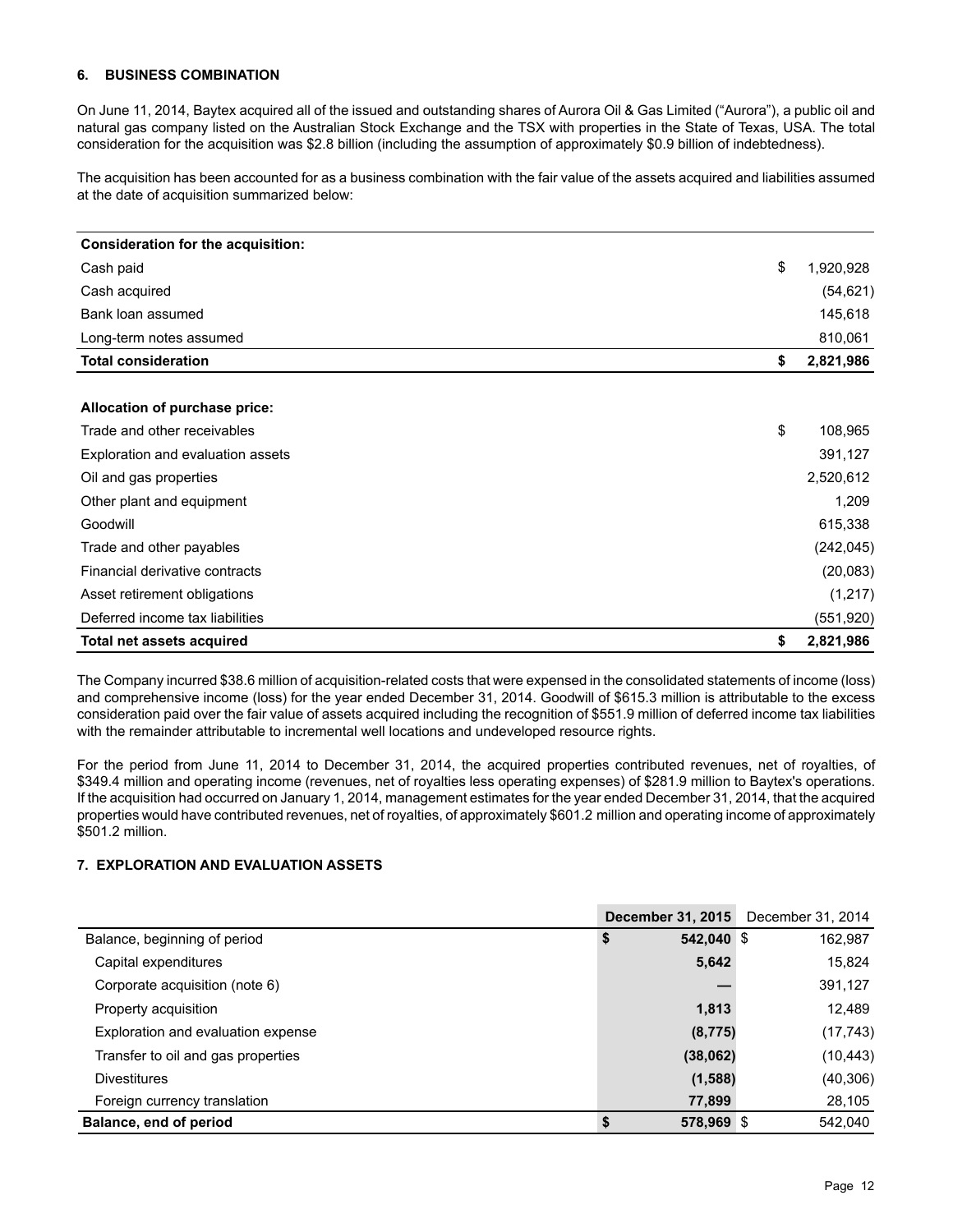As at December 31, 2015, our E&E assets associated with the U.S. CGU were assessed for impairment. In the U.S., the Company estimated the recoverable amount based on management's estimate of the recoverable amount associated with possible reserves as well as the fair value of the undeveloped land. Recoverable amounts for E&E assets exceeded the carrying value, therefore no impairment was recorded at December 31, 2015. At December 31, 2015, there were no indicators of impairment for E&E assets relating to CGUs in Canada and therefore no impairment test was performed.

## **8. OIL AND GAS PROPERTIES**

|                                                    | Cost               | <b>Accumulated</b><br>depletion | Net book value |
|----------------------------------------------------|--------------------|---------------------------------|----------------|
| Balance, December 31, 2013                         | \$<br>3,223,768 \$ | $(1,000,982)$ \$                | 2,222,786      |
| Capital expenditures                               | 750,247            |                                 | 750,247        |
| Corporate acquisition (note 6)                     | 2,520,612          |                                 | 2,520,612      |
| Property acquisitions                              | 85,600             |                                 | 85,600         |
| Transferred from exploration and evaluation assets | 10,443             |                                 | 10,443         |
| Change in asset retirement obligations             | 69,844             |                                 | 69,844         |
| <b>Divestitures</b>                                | (426, 477)         | 96,916                          | (329, 561)     |
| Foreign currency translation                       | 197,723            | (10, 953)                       | 186,770        |
| Depletion                                          |                    | (532, 825)                      | (532, 825)     |
| Balance, December 31, 2014                         | \$<br>6,431,760 \$ | $(1,447,844)$ \$                | 4,983,916      |
| Capital expenditures                               | 515,397            |                                 | 515,397        |
| Property acquisitions                              | 551                |                                 | 551            |
| Transferred from exploration and evaluation assets | 38,062             |                                 | 38,062         |
| Change in asset retirement obligations             | 10,722             |                                 | 10,722         |
| <b>Divestitures</b>                                | (20,096)           | 19,449                          | (647)          |
| Impairment                                         | (755, 613)         |                                 | (755, 613)     |
| Foreign currency translation                       | 607,885            | (68, 509)                       | 539,376        |
| Depletion                                          |                    | (657, 589)                      | (657, 589)     |
| Balance, December 31, 2015                         | \$<br>6,828,668 \$ | $(2, 154, 493)$ \$              | 4,674,175      |

For the year ended December 31, 2015, the Company recorded total impairments of \$1,038.6 million (2014 - \$449.6 million).

As a result of further declining commodity prices, oil and gas properties were reassessed for impairment in 2015. Impairment of \$992.9 million (\$741.3 million net of tax) was recorded in the U.S. CGU as a reduction to oil and gas properties of \$709.9 million and to goodwill of \$282.9 million. The recoverable amount for the U.S. CGU was not sufficient to support the carrying amounts of the assets resulting in the impairment at December 31, 2015. The recoverable amount of oil and gas properties of \$3,222.0 million for the U.S. CGU was estimated based on their fair value less costs of disposals at December 31, 2015.

For impairment assessments of oil and gas properties, the Company estimates the recoverable amount using a discounted cash flow model based on an independent reserve report approved by the Board of Directors on an annual basis and a pre-tax discount rate. The reserve report is based on an estimated remaining reserve life up to a maximum of 50 years. The forecasted cash flows include reserves where there is at least a 50% probability that the estimated proved plus probable reserves will be recovered and in the case of the U.S. assets, possible reserves as well as fair value of undeveloped land acreage. The recoverable amount was determined using a pre-tax discount rate of 10%.

The recoverable amounts were calculated at December 31, 2015 using the following benchmark reference prices for the years 2016 to 2020 adjusted for commodity differentials specific to the Company:

|                                | 2016  | 2017  | 2018  | 2019  | 2020  |
|--------------------------------|-------|-------|-------|-------|-------|
| WTI crude oil (US\$/bbl)       | 41.44 | 60.00 | 70.00 | 80.00 | 81.20 |
| NYMEX natural gas (US\$/MMBtu) | 2.50  | 3.00  | 3.50  | 4.00  | 4.25  |
| Exchange rate (CAD/USD)        | 1.33  | 1.25  | 20. ا | l.18  | 1.18  |

This data is combined with assumptions relating to long-term prices, inflation rates and exchange rates together with estimates of transportation costs and pricing of competing fuels to forecast long-term energy prices, consistent with external sources of information. The prices and costs subsequent to 2020 have been adjusted for inflation at an annual rate of 1.5%.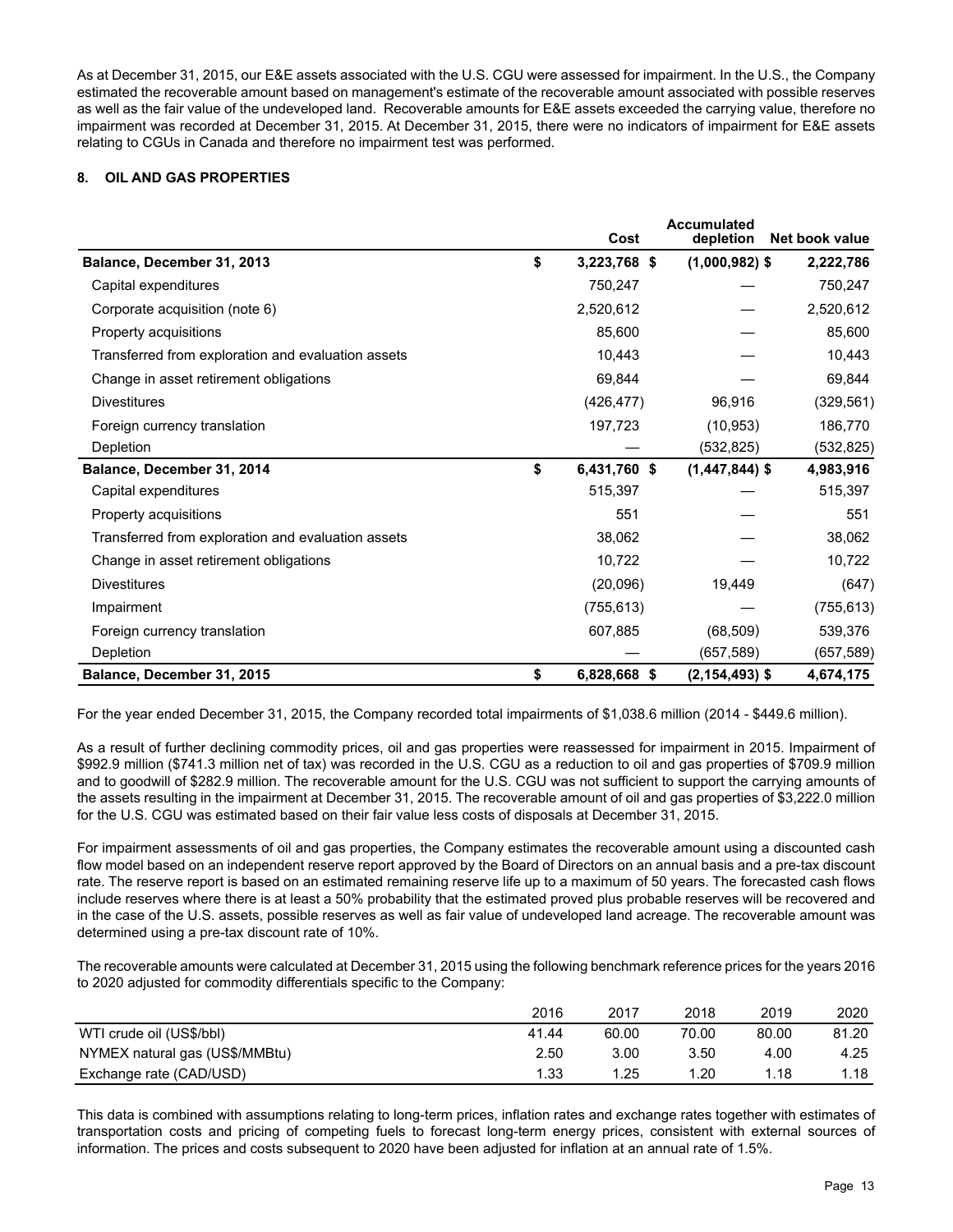The fair value less costs of disposal values used to determine the recoverable amounts of each CGU are classified as Level 3 fair value measures as they are based on the Company's estimate of key assumptions that are not based on observable market data.

The results of the impairment test are sensitive to changes in any of the key judgments, such as a revision in reserves, a change in forecast commodity prices, expected royalties, future development capital expenditures or expected future production costs, which could decrease or increase the recoverable amounts of assets and result in additional impairment or recovery of impairment.

The following table demonstrates the effect of the assumed discount rate and the effect of forecast commodity prices estimates on impairment recorded for the year ended December 31, 2015. The sensitivity is based on a one per cent increase in the assumed discount rate and a five percent decrease in the forecast commodity price estimate.

|                                | Increase in<br><b>Discount</b><br>Rate of<br>percent |     | Decrease in<br>Commodity<br>Prices of<br>5 percent |
|--------------------------------|------------------------------------------------------|-----|----------------------------------------------------|
| Peace River CGU                | \$                                                   | - 5 | 108,000                                            |
| <b>Conventional CGU</b>        |                                                      |     | 14,000                                             |
| Lloydminster CGU               |                                                      |     | 93,000                                             |
| U.S. CGU                       | 139.500                                              |     | 321,000                                            |
| Impairment increase (decrease) | 139,500 \$                                           |     | 536,000                                            |

In November 2015, the Company completed a disposition of certain non-core assets in its Lloydminster CGU and recorded an impairment of \$45.7 million.

### **2014 Dispositions**

On September 24, 2014, Baytex Energy USA LLC, an indirect wholly-owned subsidiary of Baytex, disposed of its interests located in North Dakota, which consisted of oil and gas properties, exploration and evaluation assets and other plant and equipment with carrying values of \$294.0 million, \$32.5 million and \$2.0 million, respectively, for cash proceeds of \$341.6 million resulting in a before tax gain of \$13.1 million. The Company also realized a \$15.5 million gain on its foreign currency translation adjustment in accumulated other comprehensive income (loss) which was reclassified on disposition.

During 2014, Baytex disposed of certain non-core assets in Canada, consisting of \$34.8 million of oil and gas properties and \$7.2 million of exploration and evaluation assets, for net cash proceeds of \$45.7 million. Gains totaling \$3.7 million were recognized in the statements of income (loss) and comprehensive income (loss).

### **9. OTHER PLANT AND EQUIPMENT**

|                                |                 | <b>Accumulated</b> |                |
|--------------------------------|-----------------|--------------------|----------------|
|                                | Cost            | depreciation       | Net book value |
| Balance, December 31, 2013     | \$<br>69,510 \$ | $(39,951)$ \$      | 29,559         |
| Capital expenditures           | 8,283           |                    | 8,283          |
| Corporate acquisition (note 6) | 1,209           |                    | 1,209          |
| <b>Dispositions</b>            | (2, 496)        | 1,327              | (1, 169)       |
| Foreign currency translation   | 202             | (72)               | 130            |
| Depreciation                   |                 | (3,744)            | (3,744)        |
| Balance, December 31, 2014     | \$<br>76,708 \$ | $(42, 440)$ \$     | 34,268         |
| Capital expenditures           | 3,577           |                    | 3,577          |
| <b>Dispositions</b>            | (7,684)         |                    | (7,684)        |
| Foreign currency translation   | 277             | (147)              | 130            |
| Depreciation                   |                 | (4,267)            | (4,267)        |
| Balance, December 31, 2015     | \$<br>72,878 \$ | $(46, 854)$ \$     | 26,024         |

Field inventory held is valued at the lower of cost, using the weighted average cost method, or net realizable value and is not depreciated.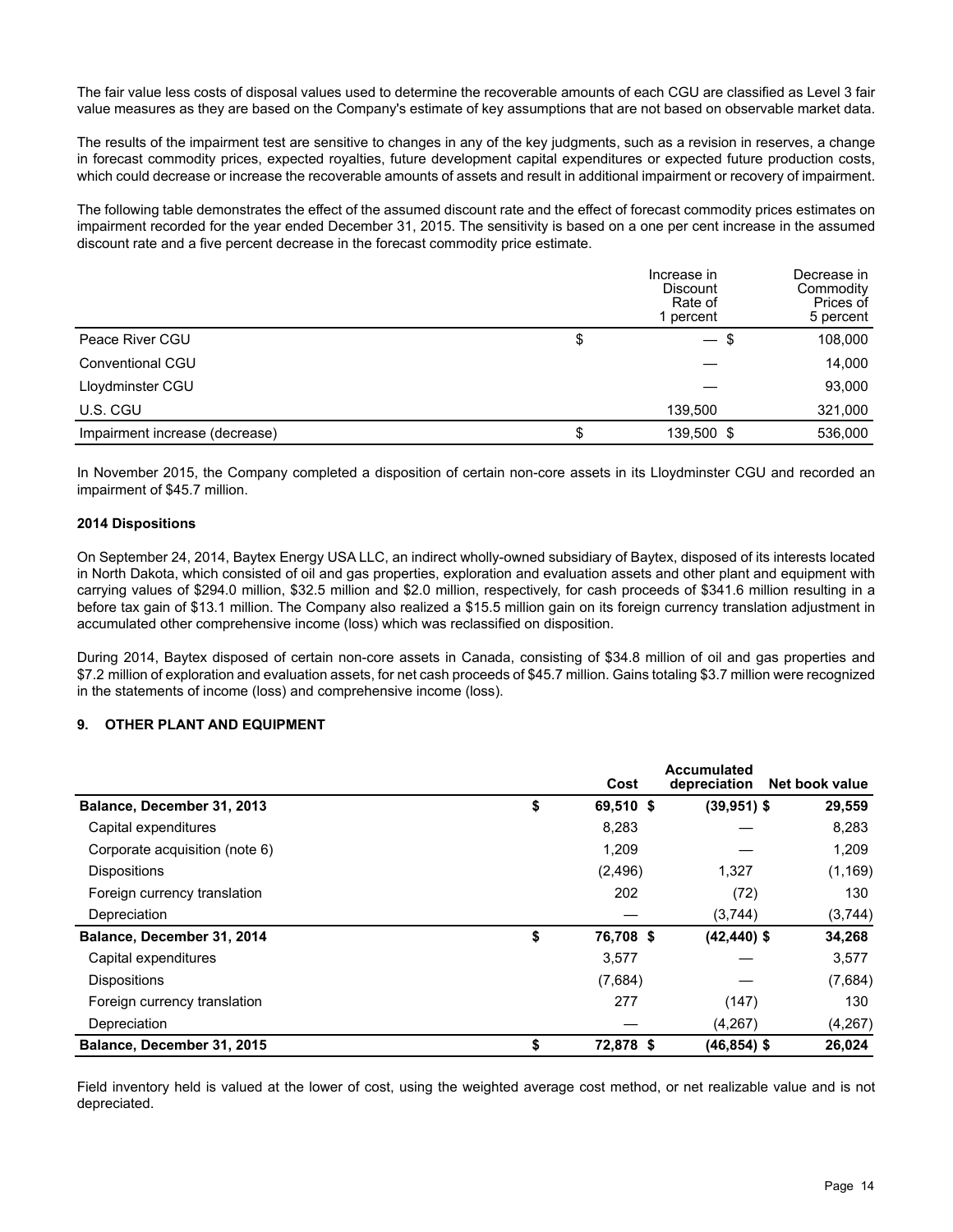### **10. GOODWILL**

|                              | <b>December 31, 2015</b> | December 31, 2014 |
|------------------------------|--------------------------|-------------------|
| Balance, beginning of period | 245,065 \$               | 37,755            |
| Acquired goodwill (note 6)   |                          | 615,338           |
| Impairment                   | (282, 941)               | (449, 590)        |
| Foreign currency translation | 37,876                   | 41.562            |
| Balance, end of period       | $\overline{\phantom{m}}$ | 245.065<br>- 86   |

For the year ended December 31, 2015, the Company recorded impairments on its U.S. CGU including a reduction to goodwill of \$282.9 million. The recoverable amount of the U.S. CGU was not sufficient to support the carrying amounts of the assets resulting in the impairment. The decline in commodity prices, in particular crude oil, resulted in a reduction of expected future net cash flows to an amount lower than the combined carrying value of the assets and associated goodwill.

For the year ended December 31, 2014, the Company recorded a goodwill impairment of \$449.6 million, including \$37.8 million of goodwill recognized on the 2004 acquisition of certain conventional oil and gas properties in the Conventional CGU and \$411.8 million of goodwill related to the U.S. CGU.

Recoverable amounts related to the goodwill impairment test were determined using the key assumptions listed in notes 7 and 8.

### **11. BANK LOAN**

|                                 | December 31, 2015 | December 31, 2014 |
|---------------------------------|-------------------|-------------------|
| Bank loan - principal           | 256.749 \$        | 666.886           |
| Unamortized debt issuance costs | (4, 577)          | (3,574)           |
| Bank loan                       | 252.172           | 663.312           |

Baytex has revolving extendible unsecured credit facilities with its bank lending syndicate comprised of a \$50 million operating loan, a \$750 million syndicated loan for Baytex and a US\$200 million syndicated loan for our wholly-owned subsidiary, Baytex Energy USA, Inc., (collectively, the "Revolving Facilities"). On May 25, 2015, Baytex reached an agreement with its lending syndicate to extend the revolving period under the Revolving Facilities to June 4, 2019 (from June 4, 2018).

The Revolving Facilities are not borrowing base facilities and do not require annual or semi-annual reviews. The facilities contain standard commercial covenants and do not require any mandatory principal payments prior to maturity on June 4, 2019. Baytex may request an extension under the Revolving Facilities which could extend the revolving period for up to four years (subject to a maximum four-year period at any time). Advances (including letters of credit) under the Revolving Facilities can be drawn in either Canadian or U.S. funds and bear interest at the bank's prime lending rate, bankers' acceptance discount rates or London Interbank Offered Rates, plus applicable margins. In the event that Baytex exceeds any of the covenants under the Revolving Facilities, its ability to pay dividends to its shareholders, borrow funds or increase the facilities may be restricted.

The weighted average interest rate on the credit facilities for the year ended December 31, 2015 was 3.32% (3.25% for the year ended December 31, 2014). Baytex is in compliance with all covenants at December 31, 2015.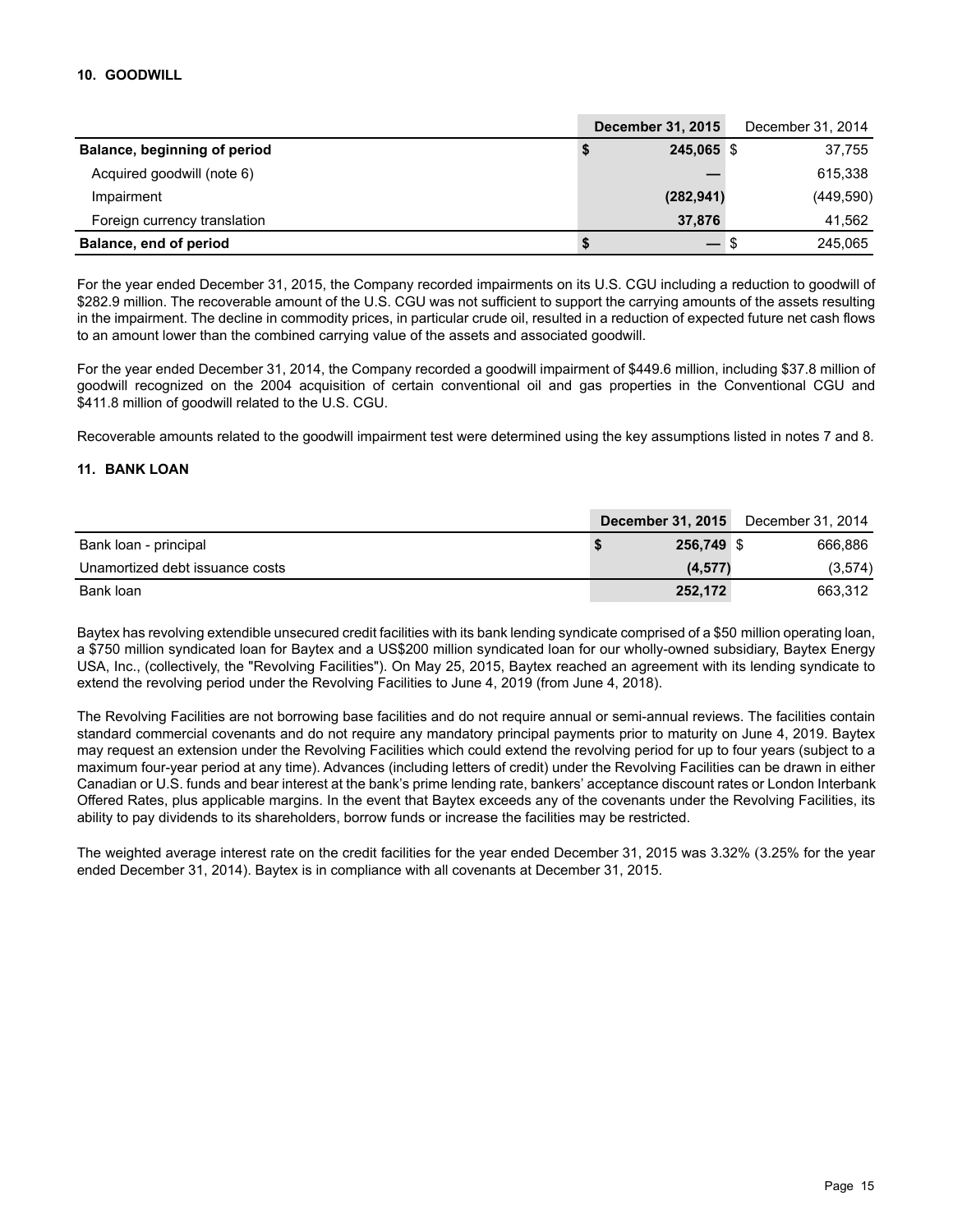### **12. LONG-TERM NOTES**

|                                                                | <b>December 31, 2015</b> | December 31, 2014 |
|----------------------------------------------------------------|--------------------------|-------------------|
| 9.875% senior unsecured notes (US\$7,900 - principal)          | $-$ \$<br>\$             | 9,165             |
| 7.5% senior unsecured notes (US\$6,400 - principal)            | 8,858                    | 7,425             |
| 6.75% senior unsecured debentures (US\$150,000 - principal)    | 207,600                  | 174,015           |
| 5.125% senior unsecured debentures (US\$400,000 – principal)   | 553,600                  | 464,040           |
| 6.625% senior unsecured debentures (Cdn\$300,000 – principal)  | 300,000                  | 300,000           |
| 5.625% senior unsecured debentures (US\$400,000 – principal)   | 553,600                  | 464,040           |
| Total long-term notes - principal                              | 1,623,658                | 1,418,685         |
| Unamortized debt issuance costs                                | (20, 901)                | (19,653)          |
| Total long-term notes - net of unamortized debt issuance costs | 1,602,757 \$             | 1,399,032         |

*(1) Redeemed on February 27, 2015.*

Pursuant to the acquisition of Aurora (note 6), Baytex assumed US\$365 million of 9.875% senior unsecured notes due February 15, 2017 (the "2017 Notes") and US\$300 million of 7.500% senior unsecured notes due April 1, 2020 (the "2020 Notes" and, together with the 2017 Notes, the "Notes").

On April 22, 2014, Baytex commenced a cash tender offer and consent solicitation for the Notes at a price (per US\$1,000 of principal amount) of US\$1,107.34 for the 2017 Notes and US\$1,138.97 for the 2020 Notes. Upon closing of the tender offers on June 11, 2014, Baytex purchased and cancelled US\$357.1 million (97.8% of total outstanding) of the 2017 Notes and US\$293.6 million (97.9% of total outstanding) of the 2020 Notes. The remaining Notes are recorded at fair value by applying the tender premium on the Notes on the date of acquisition. The premium will be amortized using the effective interest rate of 6.7% for the 2017 Notes and 5.3% for the 2020 Notes. On February 27, 2015, the Company redeemed all of the outstanding 2017 Notes at a price of US\$8.3 million plus accrued interest. The remaining 2020 notes are redeemable at the Company's option, in whole or in part, commencing on April 1, 2016 in accordance with the terms of the indenture agreements.

### **13. ASSET RETIREMENT OBLIGATIONS**

|                                               | <b>December 31, 2015</b> | December 31, 2014 |
|-----------------------------------------------|--------------------------|-------------------|
| Balance, beginning of year                    | 286.032<br>\$            | 221,628<br>S      |
| Liabilities incurred                          | 4,964                    | 18,516            |
| Liabilities settled                           | (10, 888)                | (14, 528)         |
| Liabilities acquired                          | 593                      | 2.271             |
| Liabilities divested                          | (10, 578)                | (25, 305)         |
| Corporate acquisition (note 6)                |                          | 1,217             |
| Accretion                                     | 6,262                    | 7,251             |
| Change in estimate $(1)$                      | 33,266                   | 31,599            |
| Changes in discount rates and inflation rates | (17, 523)                | 42,763            |
| Foreign currency translation                  | 3,874                    | 620               |
| Balance, end of year                          | 296.002<br>S             | \$<br>286.032     |

*(1) Changes in the estimated costs, the timing of abandonment and reclamation and the status of wells are factors resulting in a change in estimate.*

The Company's asset retirement obligations are based on its net ownership in wells and facilities. Management estimates the costs to abandon and reclaim the wells and the facilities using existing technology and the estimated time period during which these costs will be incurred in the future. These costs are expected to be incurred over the next 50 years. The undiscounted amount of estimated cash flow required to settle the asset retirement obligations is \$561.4 million (December 31, 2014 - \$630.9 million). The discounted amount of estimated cash flow required to settle the asset retirement obligations at December 31, 2015 using an estimated annual inflation rate of 1.50% (December 31, 2014 - 1.75%) and discounted at a risk free rate of 2.25% (December 31, 2014 - 2.25%) is \$296.0 million (December 31, 2014 - \$286.0 million).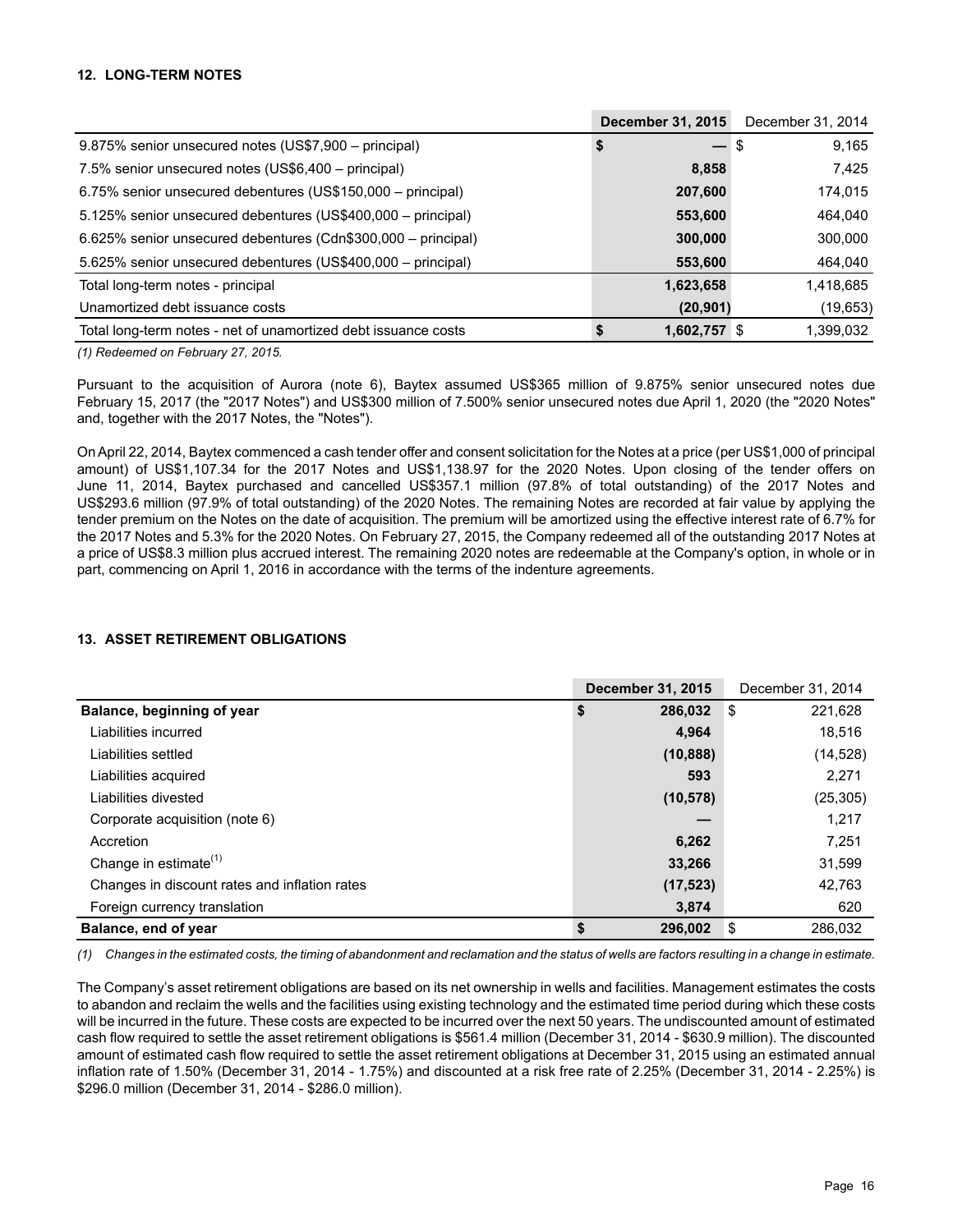### **14. SHAREHOLDERS' CAPITAL**

The authorized capital of Baytex consists of an unlimited number of common shares without nominal or par value and 10,000,000 preferred shares without nominal or par value, issuable in series. Baytex establishes the rights and terms of the preferred shares upon issuance. As at December 31, 2015, no preferred shares have been issued by the Company and all common shares issued were fully paid.

|                                                                             | Number of                      |           |
|-----------------------------------------------------------------------------|--------------------------------|-----------|
|                                                                             | <b>Common Shares</b><br>(000s) | Amount    |
| Balance, December 31, 2013                                                  | 125,392 \$                     | 2,004,203 |
| Issued on exercise of share rights                                          | 683                            | 11,298    |
| Transfer from contributed surplus on exercise of share rights               |                                | 14,369    |
| Transfer from contributed surplus on vesting and conversion of share awards | 842                            | 35,108    |
| Issued for cash                                                             | 38,433                         | 1,495,044 |
| Issuance costs, net of tax                                                  |                                | (78, 468) |
| Issued pursuant to dividend reinvestment plan                               | 2,757                          | 99,271    |
| Balance, December 31, 2014                                                  | 168,107 \$                     | 3,580,825 |
| Transfer from contributed surplus on vesting and conversion of share awards | 1.092                          | 41,836    |
| Issued for cash                                                             | 36,455                         | 632,494   |
| Issuance costs, net of tax                                                  |                                | (19, 301) |
| Issued pursuant to dividend reinvestment plan                               | 4,929                          | 60,977    |
| Balance, December 31, 2015                                                  | 210,583 \$                     | 4,296,831 |

On April 2, 2015, Baytex issued 36,455,000 common shares for aggregate gross proceeds of approximately \$632.5 million (\$606.0 million net of issue costs). Issuance costs of \$26.4 million (\$19.3 million after tax) were incurred and recorded as a reduction to shareholders' capital.

Concurrent with the closing of the acquisition of Aurora on June 11, 2014, Baytex exchanged the 38.4 million subscription receipts issued in February 2014, for 38.4 million common shares and a dividend equivalent payment of \$0.88 per subscription receipt (representing the four dividends declared from the date of issuance of the subscription receipts to the date of closing of the acquisition). Issuance costs of \$93.7 million (\$78.5 million, after tax), including the aggregate dividend equivalent payment of \$33.8 million, were incurred and recorded as a reduction to shareholders' capital.

Baytex has a Dividend Reinvestment Plan (the "DRIP") that allows eligible holders in Canada and the United States to reinvest their monthly cash dividends to acquire additional common shares. At the discretion of Baytex, common shares will either be issued from treasury or acquired in the open market at prevailing market prices. Pursuant to the terms of the DRIP, common shares are issued from treasury at a three percent discount to the arithmetic average of the daily volume weighted average trading prices of the common shares on the Toronto Stock Exchange (in respect of participants resident in Canada or any jurisdiction other than the United States) or the New York Stock Exchange (in respect of participants resident in the United States) for the period commencing on the second business day after the dividend record date and ending on the second business day immediately prior to the dividend payment date. Baytex reserves the right at any time to change or eliminate the discount on common shares acquired through the DRIP from treasury. During the year ended December 31, 2015, a total of 4,928,529 common shares were issued in accordance with this plan (2014 - 2,757,315).

The holders of common shares may receive dividends as declared from time to time and are entitled to one vote per share at any meetings of the holders of common shares. All common shares rank equally with regard to the Company's net assets in the event the Company is wound-up or terminated.

During the year ended December 31, 2015, the Company declared dividends of \$0.80 per share (2014 - \$2.64 per share) totaling \$154.0 million (2014 - \$395.6 million) (\$96.6 million, net of DRIP (2014 - \$301.1 million)). The Company suspended the monthly dividend in September 2015 in light of low commodity prices.

### **15. SHARE AWARD INCENTIVE PLAN**

The Company has a full-value award plan (the "Share Award Incentive Plan") pursuant to which restricted awards and performance awards (collectively, "share awards") may be granted to the directors, officers and employees of the Company and its subsidiaries. The maximum number of common shares issuable under the Share Award Incentive Plan (and any other long-term incentive plans of the Company) shall not at any time exceed 3.3% of the then-issued and outstanding common shares.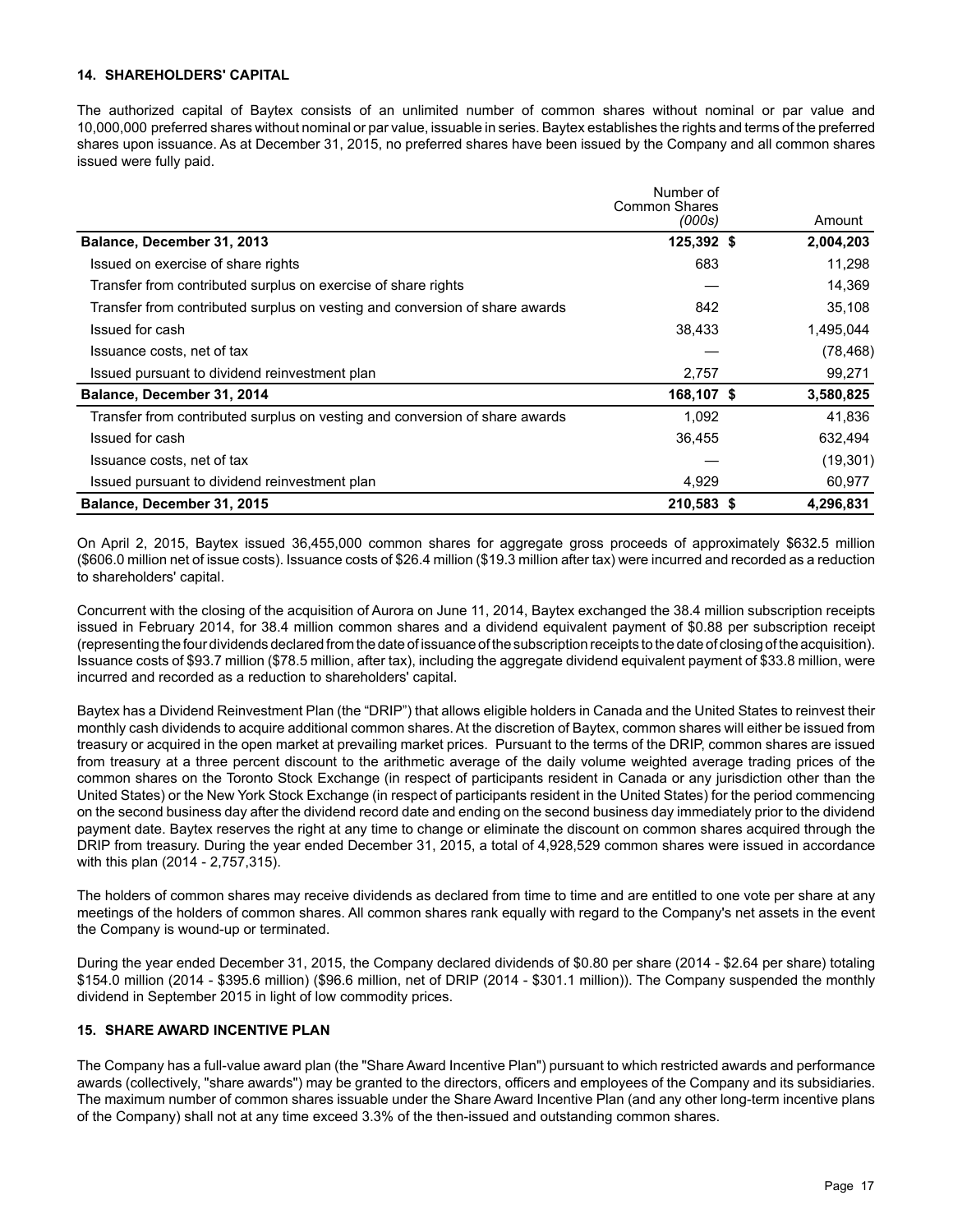Each restricted award entitles the holder to be issued the number of common shares designated in the restricted award (plus dividend equivalents as described below) with such common shares to be issued as to one-sixth on the first anniversary date of the grant and as to one-sixth every six months thereafter (with the last issuance to occur 42 months following the grant date). Each performance award entitles the holder to be issued the number of common shares designated in the performance award (plus dividend equivalents as described below) multiplied by a payout multiplier with such common shares to be issued as to one-sixth on the first anniversary date of the grant and as to one-sixth every six months thereafter (with the last issuance to occur 42 months following the grant date). The payout multiplier is dependent on the performance of the Company relative to pre-defined corporate performance measures for a particular period. In the case of both restricted and performance awards, the number of common shares to be issued on the applicable issue date is adjusted to account for the payment of dividends from the grant date to the applicable issue date.

The Company recorded compensation expense related to the share awards of \$15.3 million for the year ended December 31, 2015 (year ended December 31, 2014 - \$27.5 million).

The fair value of share awards is determined at the date of grant using the closing price of the common shares and, for performance awards, an estimated payout multiplier. The amount of compensation expense is reduced by an estimated forfeiture rate, which has been estimated at a weighted average of 14.6% (2014 - 10.4%) of outstanding share awards. Fluctuations in compensation expense may occur due to changes in estimating the outcome of the performance conditions and actual forfeiture rates. The estimated weighted average fair value for share awards at the measurement date is \$17.17 per restricted award and performance award granted during the year ended December 31, 2015 (year ended December 31, 2014 - \$43.79 per restricted award and performance award).

The number of share awards outstanding is detailed below:

| (000s)                                | Number of<br>restricted awards | Number of<br>performance awards <sup>(1)</sup> | Total number of<br>share awards |
|---------------------------------------|--------------------------------|------------------------------------------------|---------------------------------|
| Balance, December 31, 2013            | 723                            | 580                                            | 1,303                           |
| Granted                               | 533                            | 483                                            | 1,016                           |
| Vested and converted to common shares | (320)                          | (258)                                          | (578)                           |
| Forfeited                             | (189)                          | (190)                                          | (379)                           |
| Balance, December 31, 2014            | 747                            | 615                                            | 1,362                           |
| Granted                               | 615                            | 503                                            | 1,118                           |
| Vested and converted to common shares | (432)                          | (382)                                          | (814)                           |
| Forfeited                             | (201)                          | (123)                                          | (324)                           |
| Balance, December 31, 2015            | 729                            | 613                                            | 1,342                           |

*(1) Based on underlying units before applying performance multiplier.*

## **16. NET INCOME (LOSS) PER SHARE**

Baytex calculates basic income per share based on the net income (loss) attributable to shareholders using the weighted average number of shares outstanding during the period. Diluted income per share amounts reflect the potential dilution that could occur if share awards were converted and share rights were exercised. The treasury stock method is used to determine the dilutive effect of share awards and share rights whereby the potential conversion of share awards, the estimated proceeds from the exercise of share rights and the amount of compensation expense, if any, attributed to future services are assumed to be used to purchase common shares at the average market price during the year.

|                                 |    | <b>Years Ended December 31</b> |                            |                       |  |            |                            |  |                       |  |
|---------------------------------|----|--------------------------------|----------------------------|-----------------------|--|------------|----------------------------|--|-----------------------|--|
|                                 |    |                                | 2015                       |                       |  |            | 2014                       |  |                       |  |
|                                 |    | <b>Net loss</b>                | Common<br>shares<br>(000s) | Net loss per<br>share |  | Net loss   | Common<br>shares<br>(000s) |  | Net loss per<br>share |  |
| Net income (loss) - basic       | S. | (1, 133, 651)                  | 198,207 \$                 | $(5.72)$ \$           |  | (132, 807) | 148,932 \$                 |  | (0.89)                |  |
| Dilutive effect of share awards |    |                                |                            |                       |  |            |                            |  |                       |  |
| Dilutive effect of share rights |    |                                |                            |                       |  |            |                            |  |                       |  |
| Net income (loss) - diluted     |    | (1, 133, 651)                  | 198,207                    | $(5.72)$ \$<br>- 5    |  | (132,807)  | 148,932 \$                 |  | (0.89)                |  |

For the year ended December 31, 2015, 1.3 million share awards were anti-dilutive (December 31, 2014 - 1.4 million share awards and 0.1 million share rights).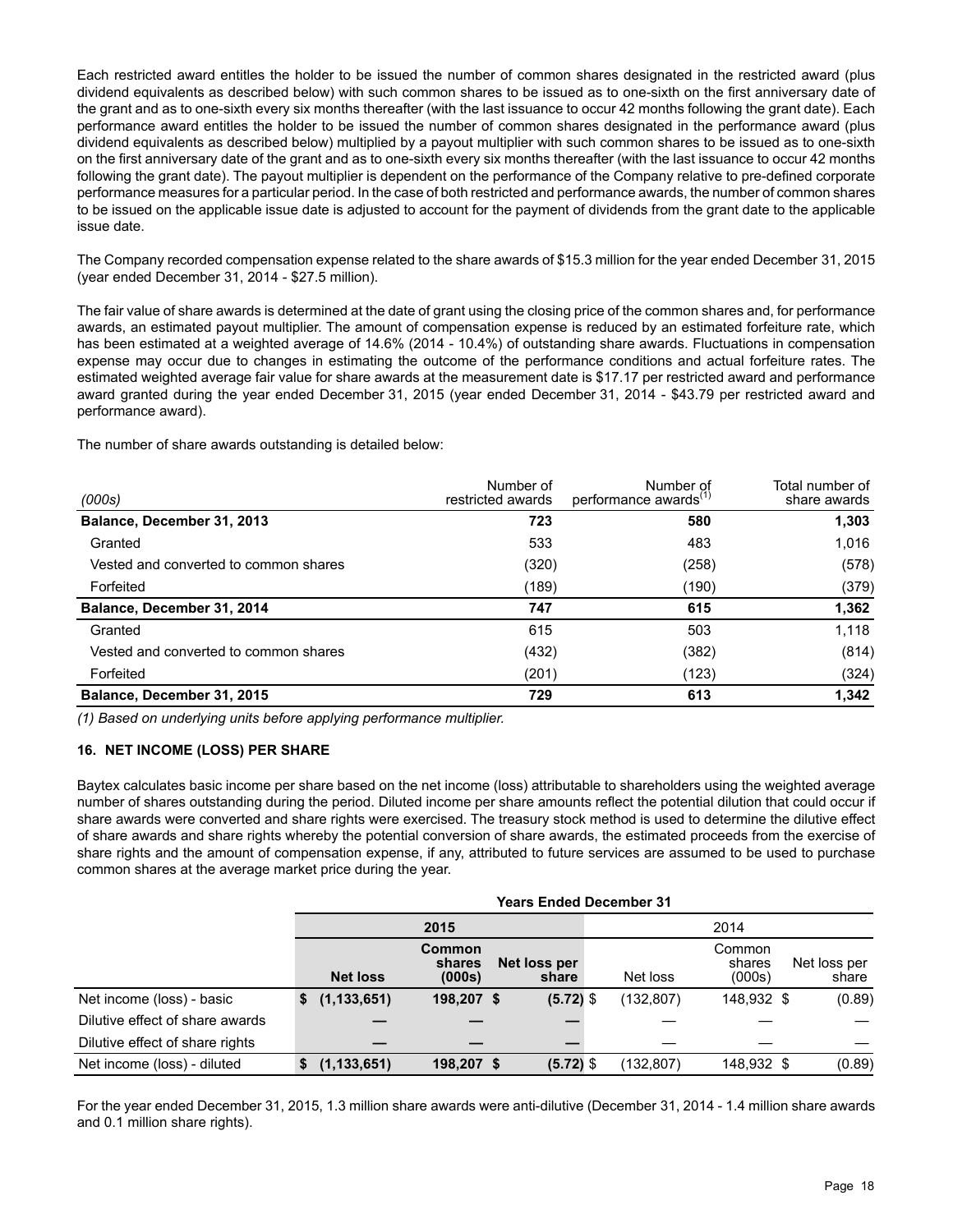## **17. INCOME TAXES**

The provision for income taxes has been computed as follows:

|                                                                                      | <b>Years Ended December 31</b> |                  |  |          |  |
|--------------------------------------------------------------------------------------|--------------------------------|------------------|--|----------|--|
|                                                                                      |                                | 2015             |  | 2014     |  |
| Net income (loss) before income taxes                                                | \$                             | $(1,477,797)$ \$ |  | 1,584    |  |
| Expected income taxes at the statutory rate of 26.24% (2014 - 25.47%) <sup>(1)</sup> |                                | (387, 774)       |  | 403      |  |
| Increase (decrease) in income taxes resulting from:                                  |                                |                  |  |          |  |
| Share-based compensation                                                             |                                | 4,027            |  | 6,465    |  |
| Non-taxable portion of foreign exchange loss                                         |                                | 27,910           |  | 9,323    |  |
| Effect of change in income tax rates $^{(1)}$                                        |                                | 13,246           |  | 800      |  |
| Effect of rate adjustments for foreign jurisdictions                                 |                                | (120, 943)       |  | (8, 544) |  |
| Effect of change in deferred tax benefit not recognized <sup>(2)</sup>               |                                | 40,142           |  | 1,521    |  |
| Goodwill impairment                                                                  |                                | 74,025           |  | 114,511  |  |
| Other                                                                                |                                | 5,221            |  | 9,912    |  |
| Income tax (recovery) expense                                                        |                                | $(344, 146)$ \$  |  | 134.391  |  |

*(1) Expected income tax rate increased due to an increase in the corporate income tax rate in Alberta (from 10% to 12%), offset by a decrease in the Texas franchise tax rate (from 1.00% to 0.75%).*

*(2) A deferred income tax asset has not been recognized for allowable capital losses of \$149 million related to the unrealized foreign exchange losses arising from the translation of U.S. dollar denominated senior unsecured notes.*

In 2014, the Canada Revenue Agency ("CRA") advised Baytex that it was proposing to reassess certain subsidiaries of Baytex to deny non-capital loss deductions relevant to the calculation of income taxes for the years 2011 through 2013. Baytex has filed its 2014 income tax return and intends to file its future tax returns on the same basis as the 2011 through 2013 tax returns, cumulatively claiming \$591 million of non-capital losses. The Company believes that it is entitled to deduct the non-capital losses, that its tax filings to-date are correct and formally responded with a letter to the CRA indicating the same. At this time, the CRA has not issued a reply to Baytex's letter. The Company expects to continue to defend the position as filed.

A continuity of the net deferred income tax liability is detailed in the following tables:

| As at                                   | January 1,<br>2015       | Recognized<br>in Net Loss | Acquired in<br><b>Business</b><br>Combination | Share<br>Issuance<br>Costs |     | Foreign<br>Currency<br>Translation<br>Adjustment | December 31.<br>2015 |
|-----------------------------------------|--------------------------|---------------------------|-----------------------------------------------|----------------------------|-----|--------------------------------------------------|----------------------|
| Taxable temporary differences:          |                          |                           |                                               |                            |     |                                                  |                      |
| Petroleum and natural gas<br>properties | \$<br>$(1, 136, 083)$ \$ | 30,613 \$                 | — \$                                          | $\overline{\phantom{0}}$   | -\$ |                                                  | \$<br>(1, 105, 470)  |
| <b>Financial derivatives</b>            | (45, 950)                | 15,989                    |                                               |                            |     |                                                  | (29, 961)            |
| Deferred income                         | (81, 979)                | 53,592                    |                                               |                            |     |                                                  | (28, 387)            |
| Other                                   | (7, 222)                 | 103,403                   |                                               | 7,099                      |     | (109, 875)                                       | (6, 595)             |
| Deductible temporary differences:       |                          |                           |                                               |                            |     |                                                  |                      |
| Asset retirement obligations            | 74,918                   | 8,271                     |                                               |                            |     |                                                  | 83,189               |
| <b>Financial derivatives</b>            | 5.341                    | (3,759)                   |                                               |                            |     |                                                  | 1,582                |
| Non-capital losses                      | 227,370                  | 156,080                   |                                               |                            |     |                                                  | 383,450              |
| Finance costs                           | 58,073                   | (11, 136)                 |                                               |                            |     |                                                  | 46,937               |
| Net deferred income tax liability $(1)$ | \$<br>$(905, 532)$ \$    | 353,053 \$                |                                               | \$<br>7,099                | -\$ | $(109, 875)$ \$                                  | (655, 255)           |

*(1) Non-capital loss carry-forwards at December 31, 2015 totaled \$1,110.0 million and expire from 2023 to 2035.*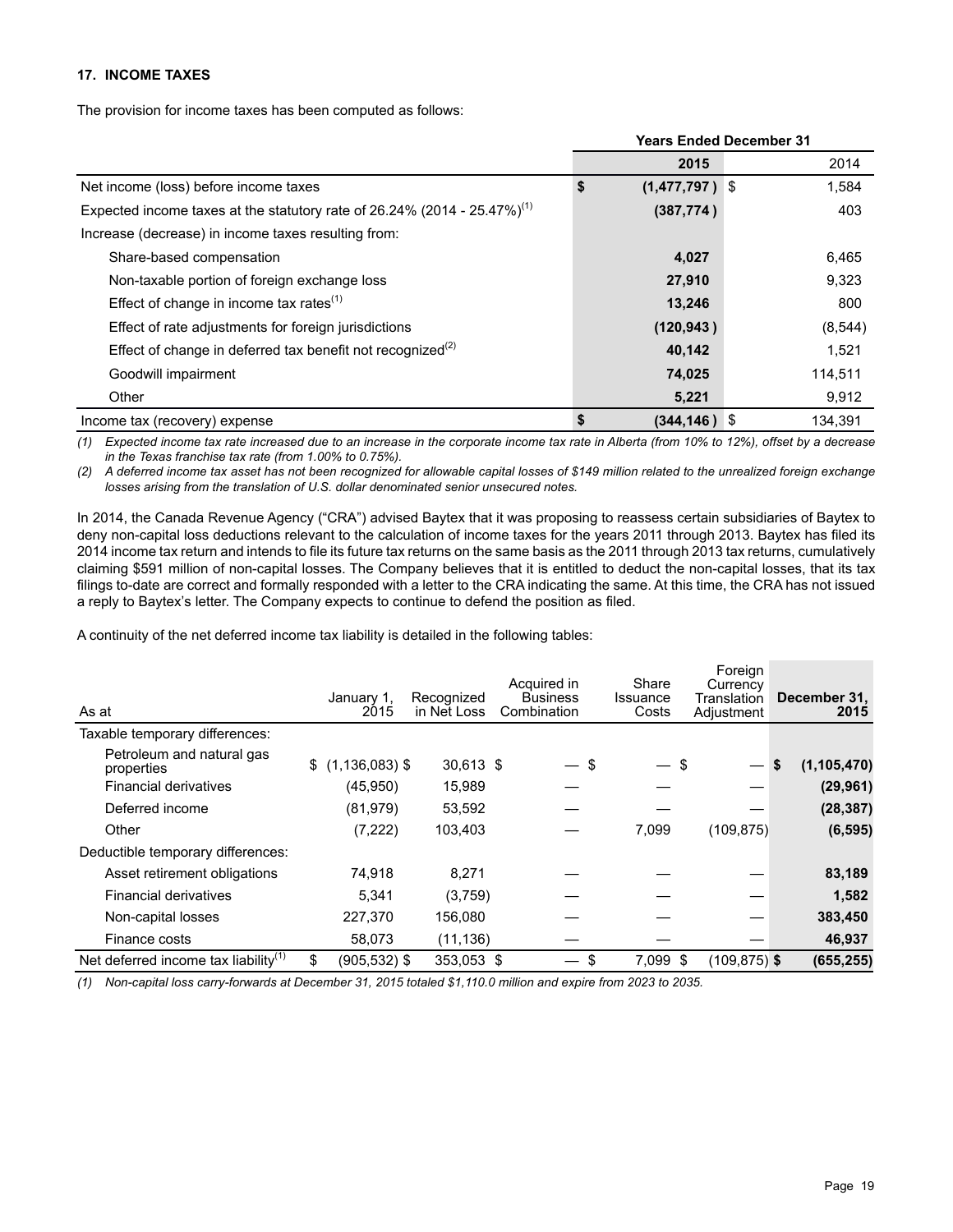| As at                                            | January 1,<br>2014    | Recognized<br>in Net Loss | Acquired in<br><b>Business</b><br>Combination | Share<br>Issuance<br>Costs | Foreign<br>Currency<br>Translation<br>Adjustment | December 31,<br>2014 |
|--------------------------------------------------|-----------------------|---------------------------|-----------------------------------------------|----------------------------|--------------------------------------------------|----------------------|
| Taxable temporary differences:                   |                       |                           |                                               |                            |                                                  |                      |
| Petroleum and natural gas<br>properties          | \$<br>$(344, 045)$ \$ | 48.613 \$                 | $(840, 650)$ \$                               | $-$ \$                     |                                                  | \$<br>(1, 136, 082)  |
| <b>Financial derivatives</b>                     |                       | (45, 950)                 |                                               |                            |                                                  | (45, 950)            |
| Deferred income                                  | (44, 044)             | (37, 935)                 |                                               |                            |                                                  | (81, 979)            |
| Other                                            | (1, 772)              | 19,244                    |                                               | 15,258                     | (39, 953)                                        | (7, 223)             |
| Deductible temporary differences:                |                       |                           |                                               |                            |                                                  |                      |
| Asset retirement obligations                     | 62,089                | 13.707                    | (878)                                         |                            |                                                  | 74,918               |
| Financial derivatives                            | 2,397                 | 2.944                     |                                               |                            |                                                  | 5,341                |
| Non-capital losses                               | 65,558                | (81, 297)                 | 243,109                                       |                            |                                                  | 227,370              |
| Finance costs                                    | 11,416                | 158                       | 46.499                                        |                            |                                                  | 58,073               |
| Net deferred income tax liability <sup>(1)</sup> | \$<br>$(248, 401)$ \$ | $(80,516)$ \$             | (551,920) \$                                  | 15,258 \$                  | $(39,953)$ \$                                    | (905, 532)           |

*(1) Non-capital loss carry-forwards at December 31, 2014 totaled \$685.7 million and expire from 2023 to 2034.*

### **18. FINANCING COSTS**

Financing costs are comprised of the following:

|                                           | <b>Years Ended December 31</b> |         |    |        |  |
|-------------------------------------------|--------------------------------|---------|----|--------|--|
|                                           |                                | 2015    |    | 2014   |  |
| Interest on bank loan                     |                                | 20,566  | \$ | 21,854 |  |
| Interest on long-term notes               |                                | 82,838  |    | 59,231 |  |
| Non-cash financing costs                  |                                | 1,994   |    | 1,697  |  |
| Accretion on asset retirement obligations |                                | 6,262   |    | 7.251  |  |
| Financing costs                           |                                | 111,660 | S  | 90,033 |  |

### **19. FINANCIAL INSTRUMENTS AND RISK MANAGEMENT**

The Company's financial assets and liabilities are comprised of cash, trade and other receivables, trade and other payables, dividends payable to shareholders, financial derivatives, bank loan and long-term notes.

### *Categories of Financial Instruments*

The estimated fair values of the financial instruments have been determined based on the Company's assessment of available market information. To estimate fair values of its financial instruments, Baytex uses quoted market prices when available, or thirdparty models and valuation methodologies that use observable market data. These estimates may not necessarily be indicative of the amounts that could be realized or settled in a market transaction. The fair values of financial instruments, other than bank loan and long-term notes, are equal to their carrying amounts due to the short-term maturity of these instruments. The fair value of the bank loan approximates its carrying value as it is at a market rate of interest. The fair value of the long-term notes are based on the trading value of the senior unsecured notes.

#### *Fair Value of Financial Instruments*

Baytex classifies the fair value of financial instruments according to the following hierarchy based on the amount of observable inputs used to value the instruments:

- Level 1: Values based on unadjusted quoted prices in active markets that are accessible at the measurement date for identical assets or liabilities.
- Level 2: Values based on quoted prices in markets that are not active or model inputs that are observable either directly or indirectly for substantially the full term of the asset or liability.
- Level 3: Values based on prices or valuation techniques that require inputs that are both unobservable and significant to the overall fair value measurement.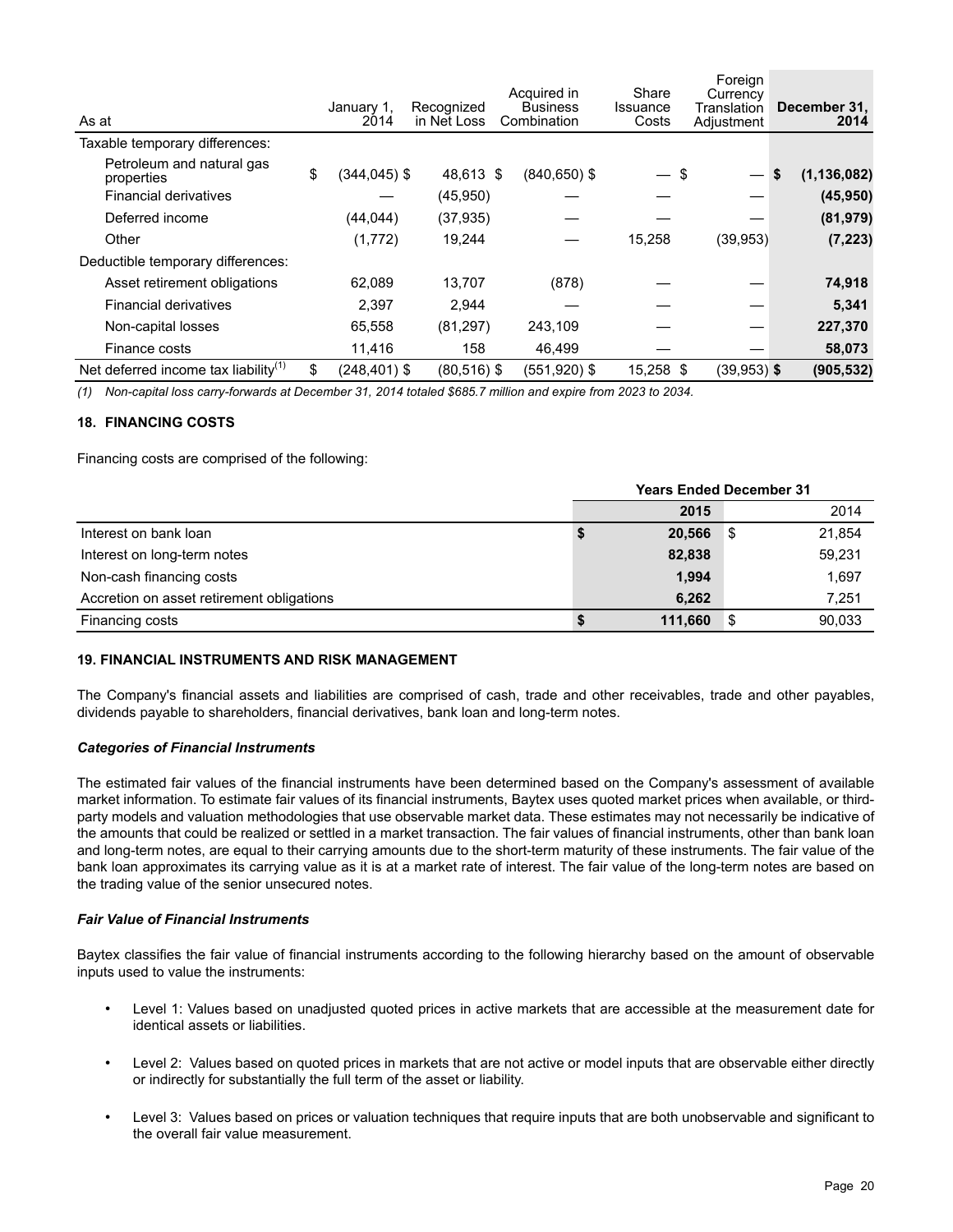The carrying value and fair value of the Company's financial instruments carried on the consolidated statements of financial position are classified into the following categories:

|                                               | <b>December 31, 2015</b> |                  |      | December 31, 2014                |               |                                        |
|-----------------------------------------------|--------------------------|------------------|------|----------------------------------|---------------|----------------------------------------|
|                                               | <b>Carrying value</b>    |                  |      | <b>Fair value</b> Carrying value | Fair value    | Fair Value<br>Measurement<br>Hierarchy |
| <b>Financial Assets</b>                       |                          |                  |      |                                  |               |                                        |
| $FVTPL^{(1)}$                                 |                          |                  |      |                                  |               |                                        |
| Cash                                          | \$<br>247S               | 247S             |      | $1,142$ \$                       | 1,142         | Level 1                                |
| Derivatives                                   | 110,990                  | 110.990          |      | 220.644                          | 220,644       | Level 2                                |
| Total FVTPL <sup>(1)</sup>                    | \$<br>111,237 \$         | 111,237 \$       |      | 221,786 \$                       | 221,786       |                                        |
|                                               |                          |                  |      |                                  |               |                                        |
| Loans and receivables                         |                          |                  |      |                                  |               |                                        |
| Trade and other receivables                   | \$<br>98,093 \$          | 98,093 \$        |      | 203,259 \$                       | 203,259       |                                        |
| Total loans and receivables                   | \$<br>98,093 \$          | 98,093 \$        |      | 203,259 \$                       | 203,259       |                                        |
| <b>Financial Liabilities</b><br>$FVTPL^{(1)}$ |                          |                  |      |                                  |               |                                        |
| Derivatives                                   | \$<br>-\$                |                  | - \$ | $(54, 839)$ \$                   | (54, 839)     | Level 2                                |
| Total FVTPL <sup>(1)</sup>                    | \$<br>$-$ \$             |                  | \$   | $(54, 839)$ \$                   | (54, 839)     |                                        |
| Other financial liabilities                   |                          |                  |      |                                  |               |                                        |
| Trade and other payables                      | \$<br>$(267, 838)$ \$    | $(267, 838)$ \$  |      | $(398, 261)$ \$                  | (398, 261)    |                                        |
| Dividends payable to shareholders             |                          |                  |      | (16, 811)                        | (16, 811)     |                                        |
| Bank loan                                     | (252, 172)               | (252, 172)       |      | (663, 312)                       | (663, 312)    |                                        |
| Long-term notes                               | (1,602,757)              | (1, 287, 679)    |      | (1,399,032)                      | (1, 251, 117) | Level 2                                |
| Total other financial liabilities             | \$<br>$(2, 122, 767)$ \$ | $(1,807,689)$ \$ |      | $(2,477,416)$ \$                 | (2,329,501)   |                                        |

*(1) FVTPL means fair value through profit or loss.*

There were no transfers between Level 1 and 2 in either 2015 or 2014.

### *Financial Risk*

Baytex is exposed to a variety of financial risks, including market risk, liquidity risk and credit risk. The Company monitors and, when appropriate, utilizes derivative contracts to manage its exposure to these risks. The Company does not enter into derivative contracts for speculative purposes.

### *Market Risk*

Market risk is the risk that the fair value or future cash flows of financial assets or liabilities will fluctuate due to movements in market prices. Market risk is comprised of foreign currency risk, interest rate risk and commodity price risk.

### **Foreign Currency Risk**

Baytex is exposed to fluctuations in foreign currency as a result of the U.S. dollar portion of its bank loan and long-term notes, crude oil sales based on U.S. dollar benchmark prices and commodity contracts that are settled in U.S. dollars. The Company's net income (loss) and cash flow will therefore be impacted by fluctuations in foreign exchange rates.

To manage the impact of currency exchange rate fluctuations, the Company may enter into agreements to fix the Canadian dollar - U.S. dollar exchange rate. At December 31, 2015, the Company did not have any currency derivative contracts outstanding.

A \$0.01 increase and decrease in the CAD/USD foreign exchange rate on the revaluation of outstanding U.S. dollar denominated assets and liabilities, would impact net income (loss) before income taxes by approximately \$11.2 million.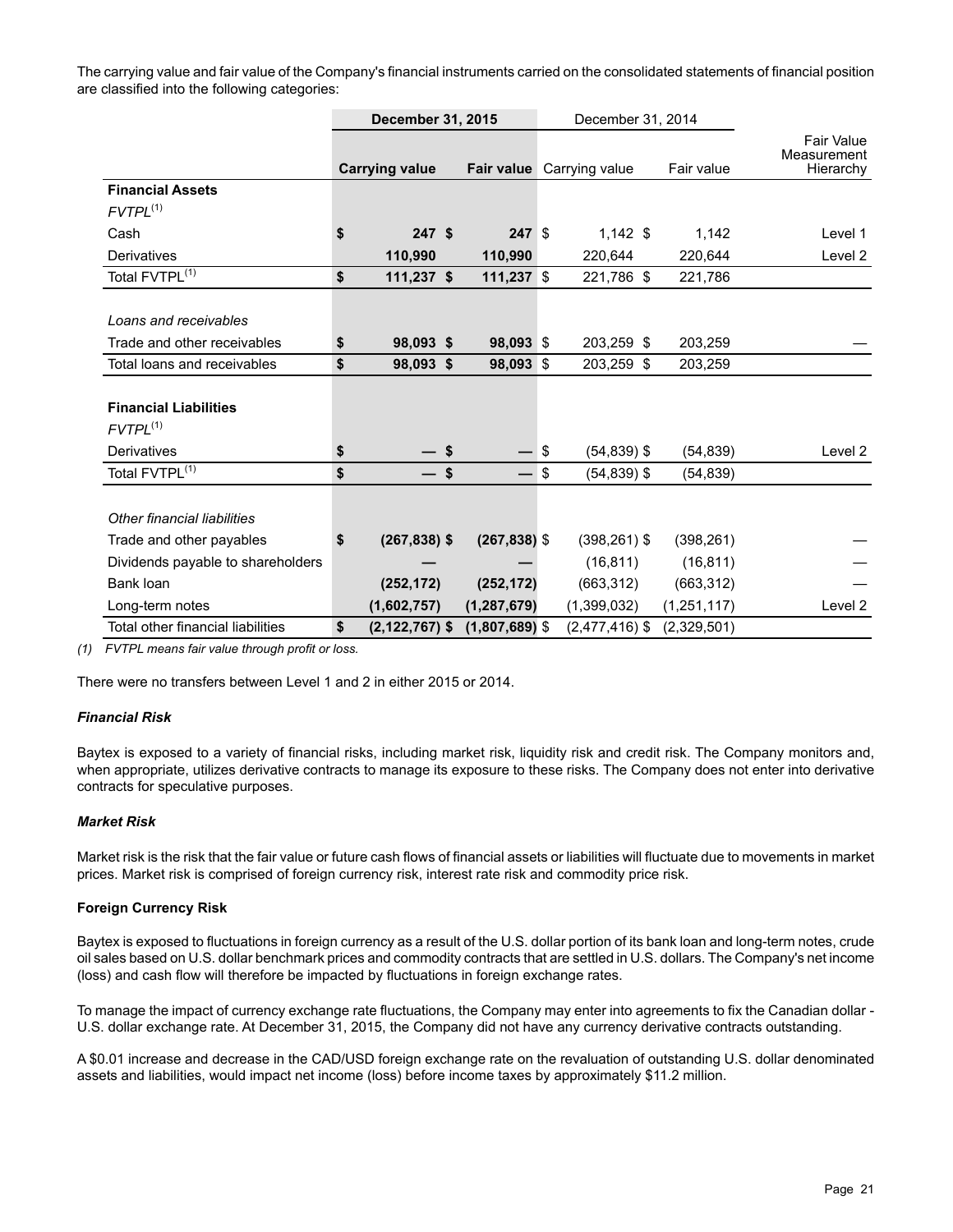The carrying amounts of the Company's U.S. dollar denominated monetary assets and liabilities at the reporting date are as follows:

|                         | Assets             |                   |                          | Liabilities       |  |
|-------------------------|--------------------|-------------------|--------------------------|-------------------|--|
|                         | December 31, 2015  | December 31. 2014 | <b>December 31, 2015</b> | December 31, 2014 |  |
| U.S. dollar denominated | <b>US\$124.218</b> | US\$329.716       | US\$1,240,308            | US\$1,295,391     |  |

### **Interest Rate Risk**

The Company's interest rate risk arises from the floating rate credit facilities (note 11). As at December 31, 2015, \$256.7 million of the Company's total debt is subject to movements in floating interest rates. A change of 100 basis points in interest rates would impact net income (loss) before income taxes for the year ended December 31, 2015 by approximately \$3.4 million. Baytex uses a combination of short-term and long-term debt to finance operations.

### **Commodity Price Risk**

Baytex monitors and, when appropriate, utilizes financial derivative contracts or physical delivery contracts to manage the risk associated with changes in commodity prices. The use of derivatives are governed by a Risk Management Policy approved by the Board of Directors of Baytex which sets out limits on the use of derivatives. Baytex does not use financial derivatives for speculative purposes. Baytex's financial derivative contracts are subject to master netting agreements that create a legally enforceable right to offset by the counterparty the related financial assets and financial liabilities. The Company has applied netting to producer 3-way options. Baytex manages these contracts based on the net exposure to market risk. As at December 31, 2015, \$10.3 million of gross liabilities have been netted against assets (nil at December 31, 2014).

When assessing the potential impact of oil price changes on the financial derivative contracts outstanding as at December 31, 2015, a 10% increase in oil prices would decrease the unrealized gain at December 31, 2015 by \$28.4 million, while a 10% decrease would increase the unrealized gain at December 31, 2015 by \$16.8 million.

When assessing the potential impact of natural gas price changes on the financial derivative contracts outstanding as at December 31, 2015, a 10% increase in natural gas prices would decrease the unrealized gain at December 31, 2015 by \$2.5 million, while a 10% decrease would increase the unrealized gain at December 31, 2015 by \$3.2 million.

### *Financial Derivative Contracts*

Baytex had the following financial derivative contracts:

| Oil                         | Period                         | Volume      | Price/Unit <sup>(1)</sup> | Index      |
|-----------------------------|--------------------------------|-------------|---------------------------|------------|
| Fixed - Sell                | January 2016 to March 2016     | 1,000 bbl/d | US\$65.33                 | <b>WTI</b> |
| Fixed - Sell                | January 2016 to June 2016      | 2,000 bbl/d | US\$62.50                 | <b>WTI</b> |
| Fixed - Sell                | January 2016 to December 2016  | 5,000 bbl/d | US\$63.79                 | WTI        |
| Producer 3-way option $(2)$ | January 2016 to December 2016  | 7,500 bbl/d | US\$60.13/US\$50/US\$40   | WTI        |
| Producer 3-way option $(2)$ | January 2016 to December 2017  | 2,000 bbl/d | US\$60/US\$50/US\$40      | <b>WTI</b> |
| Basis swap                  | January 2016 to December 2016  | 2,000 bbl/d | WTI less US\$13.00        | <b>WCS</b> |
| Basis swap                  | February 2016 to December 2016 | 500 bbl/d   | WTI less US\$13.85        | <b>WCS</b> |
| Fixed - Sell $^{(3)}$       | March 2016 to April 2016       | 3,000 bbl/d | US\$34.80                 | WTI        |
| Basis swap <sup>(3)</sup>   | March 2016 to December 2016    | 2,000 bbl/d | WTI less US\$13.40        | <b>WCS</b> |
| Basis swap $^{(3)}$         | April 2016                     | 3.000 bbl/d | WTI less US\$12.82        | <b>WCS</b> |
| Basis swap $^{(3)}$         | April 2016 to June 2016        | 500 bbl/d   | WTI less US\$12.45        | <b>WCS</b> |
| Basis swap $^{(3)}$         | July 2016 to September 2016    | 500 bbl/d   | WTI less US\$12.30        | <b>WCS</b> |
| Basis swap $^{(3)}$         | October 2016 to December 2016  | 500 bbl/d   | WTI less US\$13.45        | <b>WCS</b> |
| Basis swap $^{(3)}$         | January 2017 to December 2017  | 1,500 bbl/d | WTI less US\$13.42        | <b>WCS</b> |

*(1) Based on the weighted average price/unit for the remainder of the contract.* 

*(2) Producer 3-way option consists of a sold call, a bought put and a sold put. To illustrate, in the \$60/\$50/\$40 contract, Baytex receives WTI + US\$10/bbl when WTI is at or below US\$40/bbl; Baytex receives US\$50/bbl when WTI is between US\$40/bbl and US\$50/bbl; Baytex receives WTI when WTI is between US\$50/bbl and US\$60/bbl; and Baytex receives US\$60/bbl when WTI is above US\$60/bbl.*

*(3) Contracts entered subsequent to December 31, 2015.*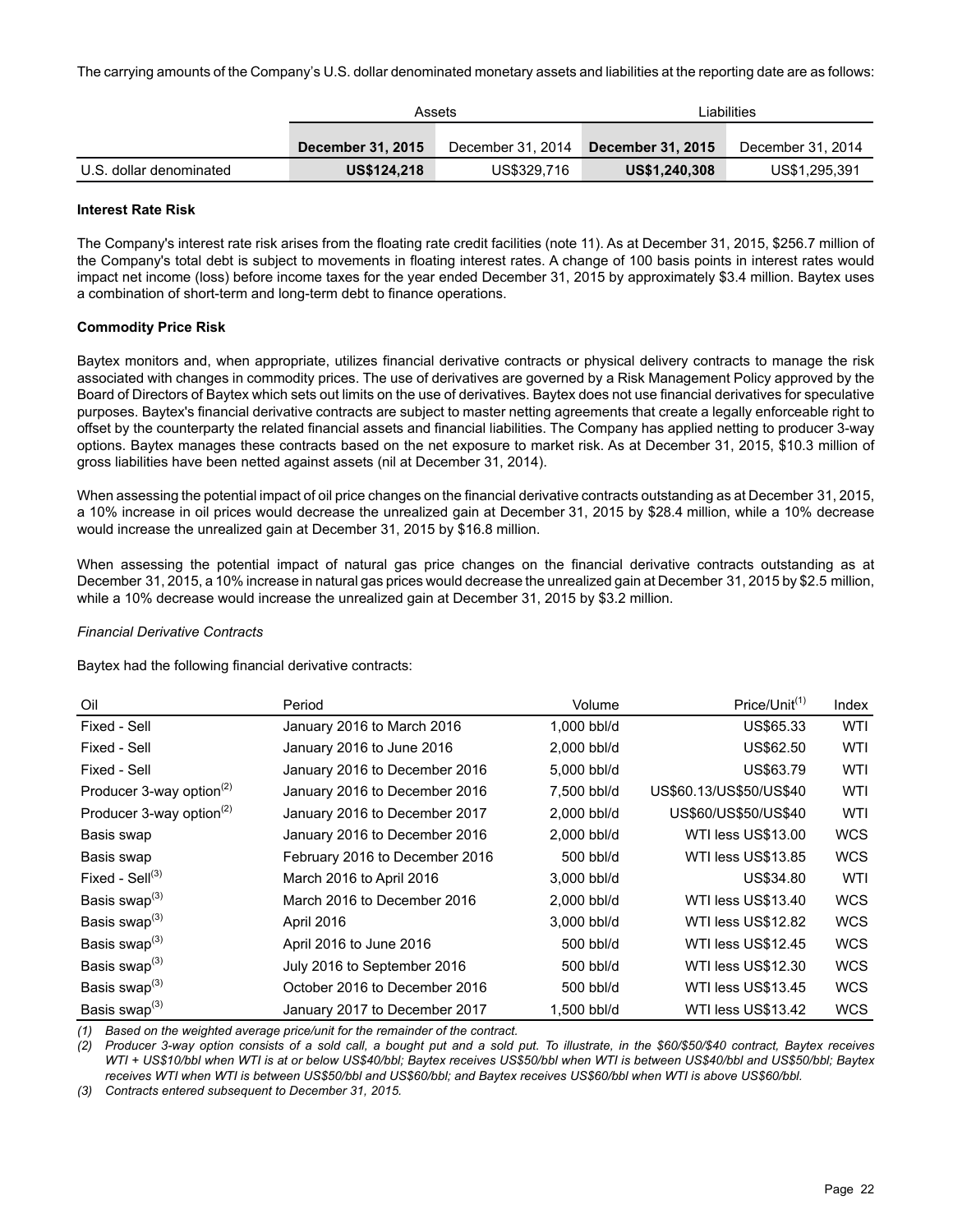| Natural Gas           | Period                         | Volume         | $Price/Unit^{(1)}$ | Index        |
|-----------------------|--------------------------------|----------------|--------------------|--------------|
| Fixed - Sell          | January 2016 to December 2016  | 10,000 mmBtu/d | <b>US\$3.19</b>    | <b>NYMEX</b> |
| Fixed - Sell $(2)$    | February 2016 to December 2016 | 5,000 mmBtu/d  | <b>US\$2.57</b>    | <b>NYMEX</b> |
| Fixed - Sell $^{(2)}$ | January 2017 to December 2017  | 10,000 mmBtu/d | US\$2.83           | <b>NYMEX</b> |
| Fixed - Sell          | January 2016 to December 2016  | 15,000 GJ/d    | \$2.96             | AECO         |
| Fixed - Sell $^{(2)}$ | February 2016 to December 2016 | 5,000 GJ/d     | \$2.53             | AECO         |
| Fixed - Sell $^{(2)}$ | January 2017 to December 2017  | 5,000 GJ/d     | \$2.81             | <b>AECO</b>  |

*(1) Based on the weighted average price/unit for the remainder of the contract.*

*(2) Contracts entered subsequent to December 31, 2015.*

Financial derivatives are marked-to-market at the end of each reporting period, with the following reflected in the consolidated statements of income (loss) and comprehensive income (loss):

|                                                                                   | <b>Years Ended December 31</b> |  |            |  |
|-----------------------------------------------------------------------------------|--------------------------------|--|------------|--|
|                                                                                   | 2015                           |  | 2014       |  |
| Realized financial derivatives (gain) loss                                        | $(197, 545)$ \$                |  | (27, 324)  |  |
| Unrealized financial derivatives (gain) loss - commodity                          | 54,318                         |  | (191,097)  |  |
| Unrealized financial derivate (gain) loss - redemption feature on long-term notes | 498                            |  | 5.897      |  |
| Financial derivatives (gain) loss                                                 | (142, 729)                     |  | (212, 524) |  |

#### *Physical Delivery Contracts*

As at December 31, 2015, the following physical delivery contracts were held for the purpose of delivery of non-financial items in accordance with the Company's expected sale requirements. Physical delivery contracts are not considered financial instruments; therefore, no asset or liability has been recognized in the consolidated financial statements.

| Oil<br>Heavy | Period                              | Volume        | ⊃rice/Unit                        |
|--------------|-------------------------------------|---------------|-----------------------------------|
| WCS Blend    | December 2016<br>2016 to<br>Januarv | bbl/c<br>.000 | <b>US\$1</b><br>3.68<br>less<br>w |

*(1) Based on the weighted average price/unit for the remainder of the contract.* 

### *Liquidity Risk*

Liquidity risk is the risk that Baytex will encounter difficulty in meeting obligations associated with financial liabilities. Baytex manages its liquidity risk through cash and debt management. Such strategies include monitoring forecasted and actual cash flows from operating, financing and investing activities, available credit under existing banking arrangements, opportunities to issue additional common shares as well as reducing dividends and capital expenditures. As at December 31, 2015, Baytex had available unused bank credit facilities in the amount of \$820.1 million (as at December 31, 2014 - \$565.1 million). In the event the Company is not able to comply with the financial covenants contained in agreements with its lenders, the Company's ability to access additional debt may be restricted.

The timing of cash outflows relating to financial liabilities as at December 31, 2015 is outlined in the table below:

|                              |              | <b>Total</b> Less than 1 year | 1-3 years                        | 3-5 years  | Beyond 5 years |
|------------------------------|--------------|-------------------------------|----------------------------------|------------|----------------|
| Trade and other payables     | 267,838 \$   | 267,838 \$                    | - \$<br>$\overline{\phantom{m}}$ | $-$ \$     |                |
| Bank loan <sup>(1) (2)</sup> | 256.749      |                               |                                  | 256.749    |                |
| Long-term notes $^{(2)}$     | 1,623,658    |                               |                                  | 8.858      | 1,614,800      |
| Interest on long-term notes  | 620.144      | 94.064                        | 188.129                          | 186.969    | 150.982        |
|                              | 2,768,389 \$ | 361,902 \$                    | 188,129 \$                       | 452,576 \$ | 1,765,782      |

*(1) The bank loan is covenant-based with a revolving period that is extendible annually for up to a four-year term. Unless extended, the revolving period will end on June 4, 2019, with all amounts to be repaid on such date.*

*(2) Principal amount of instruments.*

#### *Credit Risk*

Credit risk is the risk that a counterparty to a financial asset will default resulting in Baytex incurring a loss. Most of the Company's trade and other receivables relate to petroleum and natural gas sales and are exposed to typical industry credit risks. Baytex reviews its exposure to individual entities on a regular basis and manages its credit risk by entering into sales contracts with only creditworthy entities. Letters of credit and/or parental guarantees may be obtained prior to the commencement of business with certain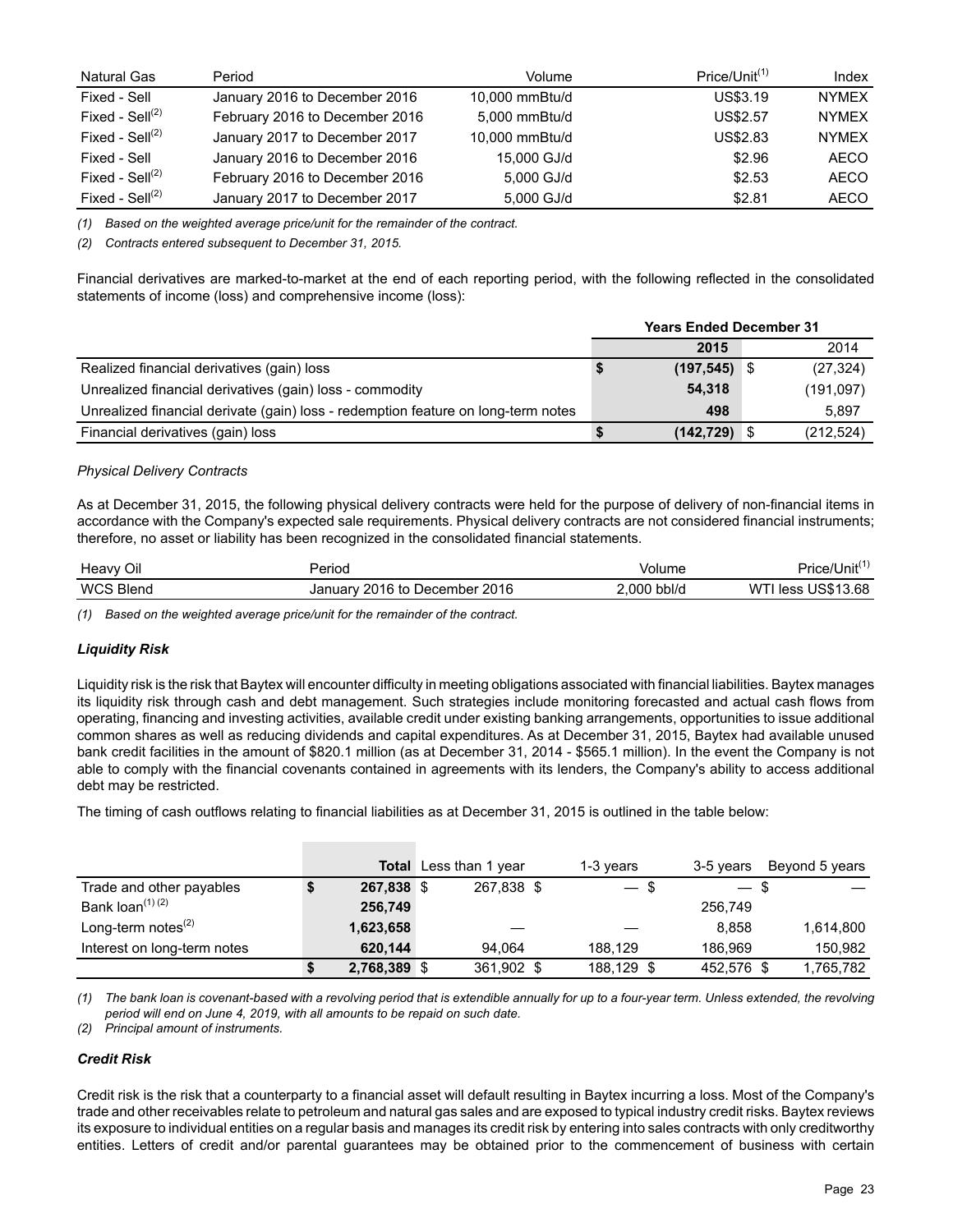counterparties. None of the Company's financial assets are secured by any other type of collateral. Credit risk may also arise from financial derivative instruments. The maximum exposure to credit risk is equal to the carrying value of the financial assets. The Company considers all financial assets that are not impaired or past due to be of good credit quality.

The majority of the Company's credit exposure on accounts receivable at December 31, 2015 relates to accrued revenues for December 2015. Accounts receivables from purchasers of the Company's petroleum and natural gas sales are typically collected on the 25th day of the month following production. Joint interest receivables are typically collected within one to three months following production. At December 31, 2015, \$37.5 million of accounts receivable relates to joint interest receivables from the operator of our joint operations in the Eagle Ford.

Should Baytex determine that the ultimate collection of a receivable is in doubt, the carrying amount of accounts receivable is reduced by the use of an allowance for doubtful accounts and a charge to net income (loss). If the Company subsequently determines the accounts receivable is uncollectible, the receivable and allowance for doubtful accounts are adjusted accordingly. For the year ended December 31, 2015, \$0.1 million was added to the allowance for doubtful accounts (2014 - \$0.7 million written-off).

As at December 31, 2015, allowance for doubtful accounts was \$1.4 million (2014 - \$1.3 million). In determining whether amounts past due are collectible, the Company will assess the nature of the past due amounts as well as the credit worthiness and past payment history of the counterparty. As at December 31, 2015, accounts receivable that Baytex has deemed past due (more than 90 days) but not impaired was \$1.4 million (2014 - \$1.0 million).

The Company's trade and other receivables were aged as follows at December 31, 2015:

| Trade and Other Receivables Aging <sup>(1)</sup> | <b>December 31, 2015</b> |
|--------------------------------------------------|--------------------------|
| Current (less than 30 days)                      | 88,827                   |
| 31-60 days                                       | 1,422                    |
| 61-90 days                                       | 589                      |
| Past due (more than 90 days)                     | 2,787                    |
|                                                  | 93,625                   |

*(1) Excludes \$4.5 million of prepaid expenses that have been classified as Trade and other receivables.*

### **20. SUPPLEMENTAL INFORMATION**

### *Change in Non-Cash Working Capital Items*

|                                                 | <b>Years Ended December 31</b> |      |           |  |
|-------------------------------------------------|--------------------------------|------|-----------|--|
|                                                 | 2015                           |      | 2014      |  |
| Trade and other receivables                     | 117,489                        | \$   | 63,002    |  |
| Trade and other payables                        | (144, 566)                     |      | (81,528)  |  |
|                                                 | (27, 077)                      | -\$  | (18, 526) |  |
| Changes in non-cash working capital related to: |                                |      |           |  |
| Operating activities                            | 43,891                         | \$   | 31,890    |  |
| Investing activities                            | (70, 968)                      |      | (50, 416) |  |
|                                                 | (27, 077)                      | - \$ | (18, 526) |  |

### *Foreign Exchange*

|                                      | <b>Years Ended December 31</b> |         |  |        |  |  |
|--------------------------------------|--------------------------------|---------|--|--------|--|--|
|                                      |                                | 2015    |  | 2014   |  |  |
| Unrealized foreign exchange loss     |                                | 213,999 |  | 75.011 |  |  |
| Realized foreign exchange(gain) loss |                                | (3,286) |  | 370    |  |  |
| Foreign exchange loss                |                                | 210.713 |  | 75,381 |  |  |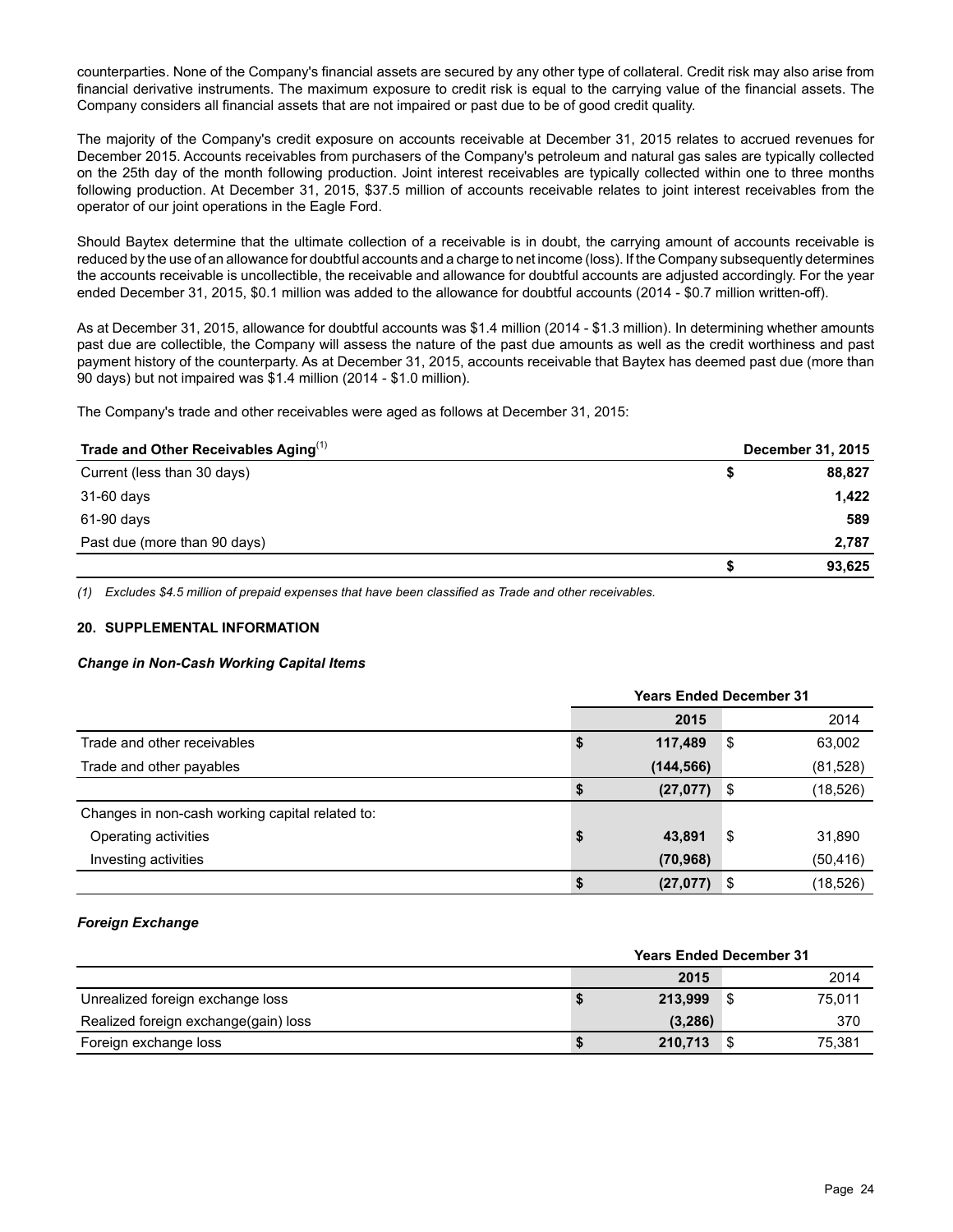### *Income Statement Presentation*

The following table details the amount of total employee compensation costs included in the operating expense and general and administrative expense.

|                                   | <b>Years Ended December 31</b> |        |  |        |  |  |
|-----------------------------------|--------------------------------|--------|--|--------|--|--|
|                                   |                                | 2015   |  | 2014   |  |  |
| Operating                         |                                | 13.180 |  | 13.262 |  |  |
| General and administrative        |                                | 28.432 |  | 36,269 |  |  |
| Total employee compensation costs |                                | 41.612 |  | 49,531 |  |  |

#### **21. COMMITMENTS AND CONTINGENCIES**

Baytex has a number of financial obligations that are incurred in the ordinary course of business. These obligations are of a recurring nature and impact the Company's cash flow from operations in an ongoing manner. A significant portion of these obligations will be funded by funds from operations. These obligations as of December 31, 2015, and the expected timing of funding of these obligations, are noted in the table below.

|                           | <b>Total</b> | Less than<br>vear | 1-3 vears | 3-5 years | Beyond 5 years |  |
|---------------------------|--------------|-------------------|-----------|-----------|----------------|--|
| Operating leases          | 50.305       | 8.063             | 16.501    | 15.589    | 10,152         |  |
| Processing agreements     | 52.147       | 9.219             | 10.340    | 9.043     | 23,545         |  |
| Transportation agreements | 75.392       | 13.910            | 24.556    | 23.371    | 13,555         |  |
| Total                     | 177.844      | 31.192            | 51.397    | 48,003    | 47,252         |  |

Baytex also has ongoing obligations related to the abandonment and reclamation of well sites and facilities which have reached the end of their economic lives. Programs to abandon and reclaim them are undertaken regularly in accordance with applicable legislative requirements.

Operating lease and sublease payments recognized as an expense during the year ended December 31, 2015 were \$8.0 million (December 31, 2014 - \$8.0 million). Baytex has entered into operating leases on office buildings in the ordinary course of business. The Company's operating lease agreements do not contain any contingent rent clauses. The Company has the option to renew or extend the leases on its office building with the new lease terms to be based on current market prices. None of the operating lease agreements contain purchase options or escalation clauses or any restrictions regarding dividends, further leases or additional debt.

The litigation and claims that Baytex is engaged with, which arose in the normal course of operations, are not expected to materially affect the Company's financial position or reported results of operations.

At December 31, 2015, Baytex had \$12.4 million of outstanding letters of credit (December 31, 2014 - \$10.1 million).

### **22. RELATED PARTIES**

Balances and transactions between the Company and its subsidiaries, which are related parties of the Company, have been eliminated on consolidation and are not disclosed separately in this note.

Transactions with key management personnel (including directors) are noted in the table below:

|                                                 | <b>Years Ended December 31</b> |        |  |
|-------------------------------------------------|--------------------------------|--------|--|
|                                                 | 2015                           | 2014   |  |
| Short-term employee benefits                    | $6,831$ \$                     | 9.319  |  |
| Share-based compensation                        | 12,032                         | 12,989 |  |
| Termination payments                            | 549                            | 1.943  |  |
| Total compensation for key management personnel | $19.412$ \$                    | 24.251 |  |